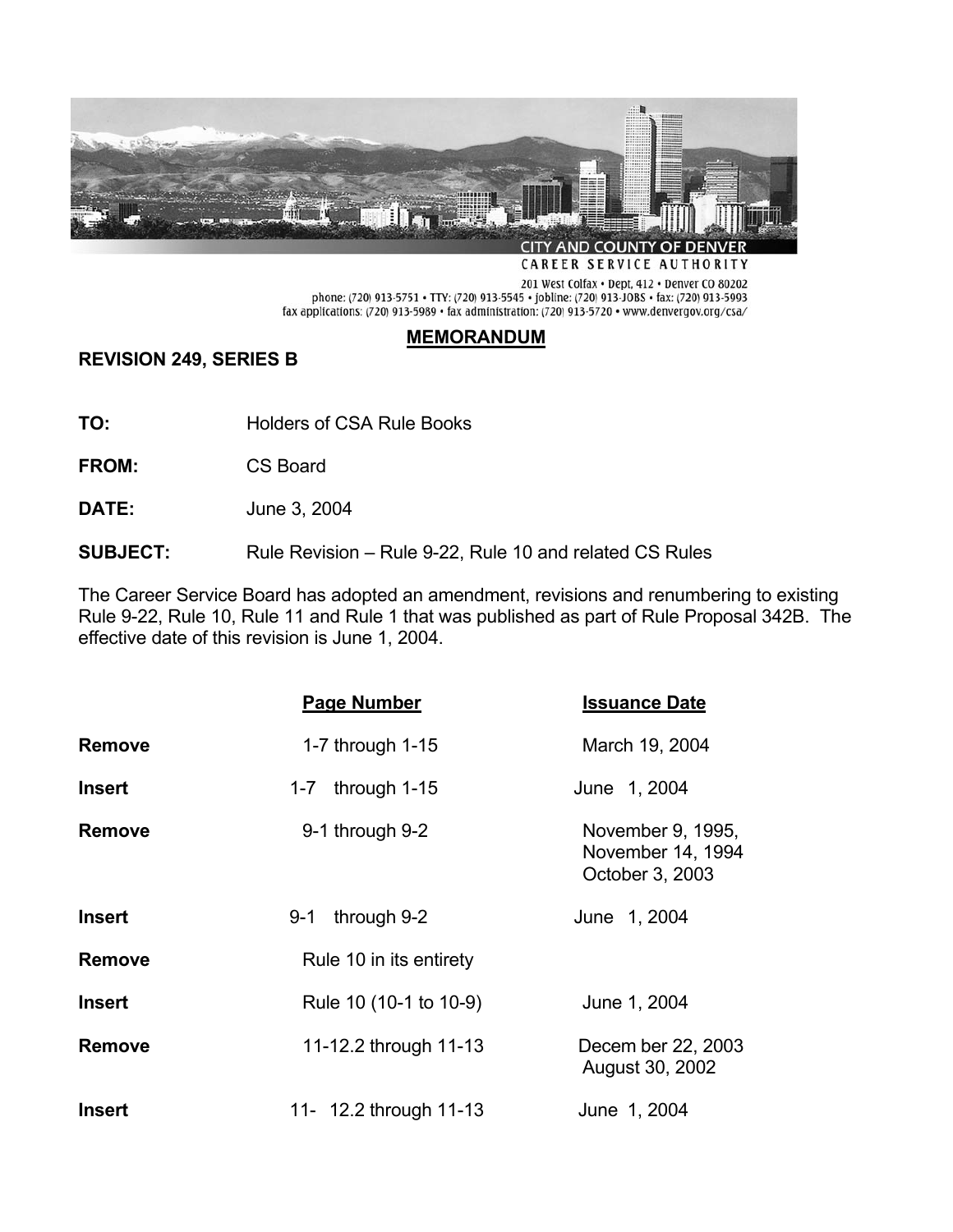|               | Page Number         | <b>Issuance Date</b>                                                               |
|---------------|---------------------|------------------------------------------------------------------------------------|
| <b>Remove</b> | 11-15 through 11-18 | November 25, 2003<br><b>January 20, 1993</b><br>November 3, 1980<br>April 13, 1995 |
| <b>Insert</b> | 11-15 through 11-18 | June 1, 2004                                                                       |
| <b>Remove</b> | $11 - 23$           | December 15, 1993                                                                  |
| <b>Insert</b> | 11-23 through 11-25 | June 1, 2004                                                                       |

# **PLEASE INSERT IN YOUR RULE BOOK IMMEDIATELY. THANK YOU.**

The Career Service Board approved a change to Career Service Rule 9-22, Rule 10 Overtime and related Career Service Rules. Please insert the revised pages in your rule book and post on bulletin boards. If you have any questions regarding this email, contact 720-913-5718. The rule change is located at http://www.denvergov.org/Employee\_Relations/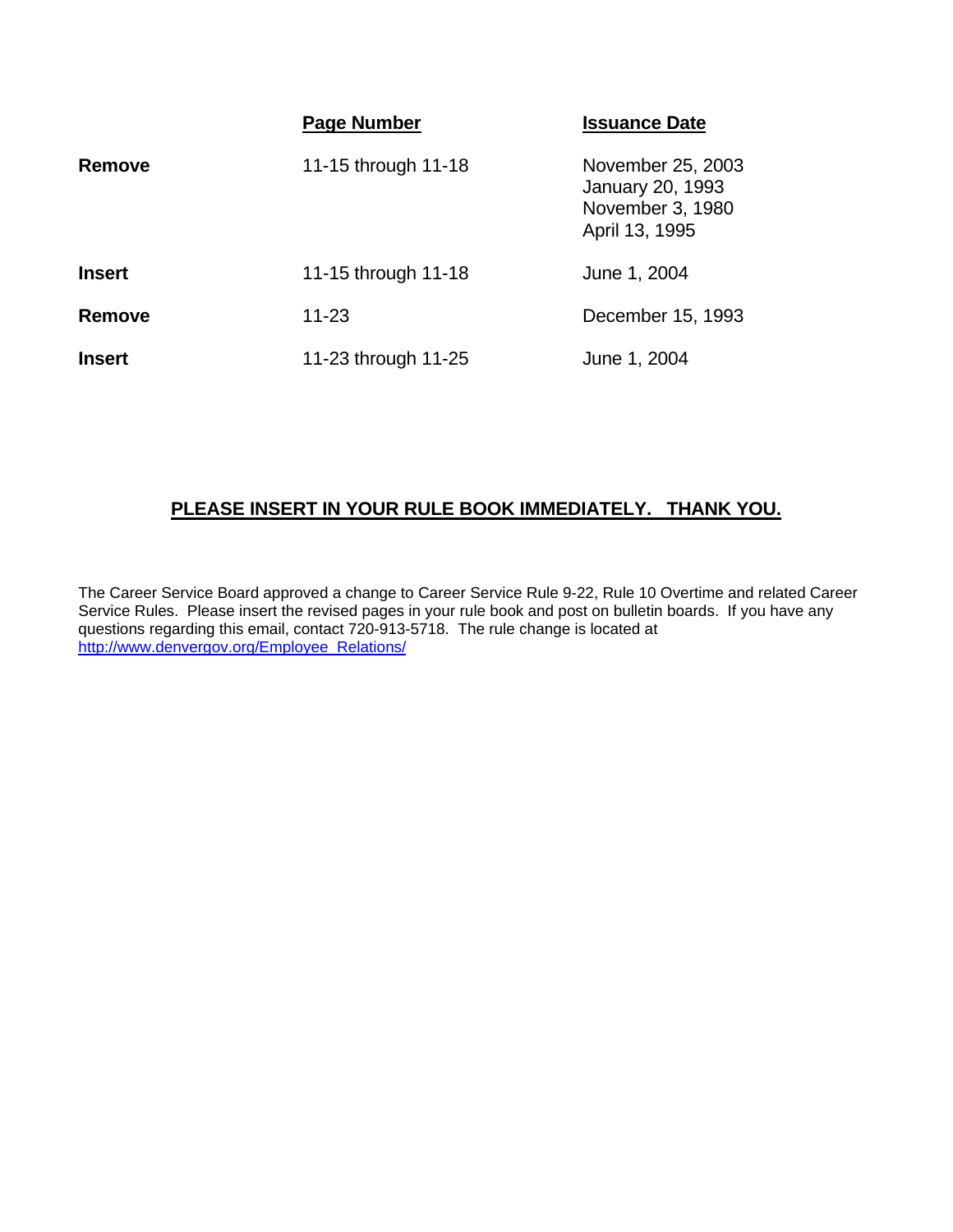### Exempt employee:

An employee, except as otherwise provided, who is not entitled to receive overtime pursuant to these Rules. (Effective August 16, 1985; Rules Revision Memo 74B).

#### Exempt pay schedules:

Schedules of pay grades in the pay plan applicable to those executive, administrative, professional and supervisory classes which are exempt from overtime under standards of the Fair Labor Standards Act, regardless of whether or not overtime is paid because of prevailing practice in the Denver Metropolitan area. (Effective September 1, 1989; Rules Revision Memo 129B).

# Fringe benefits:

Vacation, holidays, sick leave, payments for injuries or sickness received in the line of duty, health insurance, life insurance, pensions, termination pay, uniform and equipment allowances, dependents' benefits, longevity pay, and any other financial or economic benefits which are found by the Career Service to be the prevailing practice in the Denver metropolitan area. (Effective September 22, 1978; Denver City Charter, Section  $C5.26-1$ .

### Full-time position:

One in which the employee is scheduled to work forty (40) hours per week or is scheduled to work eighty (80) hours in two (2) weeks under an authorized special work schedule. (Effective September 18, 1980; Rules Revision No. 127A).

#### General Reinstatement List:

Employees shall be placed on the general Reinstatement List for the classification they have been laid off from, demoted in lieu of lay-off from, or have voluntarily resigned or voluntarily demoted in lieu of lay-off from. The General Reinstatement List shall be used City-wide. (Effective March 19, 2004, Rule Revision Memo 247B)

#### Hourly Rate:

The hourly rate is the pre-determined rate of pay the employee is eligible to receive for one hour of work. (Effective June 1, 2004, 249B)

#### Immediate family:

Husband, wife, son, daughter, mother, father, grandmother, grandfather, grandchildren, brother, sister, son-in-law, daughter-in-law, mother-in-law, father-in-law, brother-in-law, sister-in-law, domestic partner, and the mother, father, son, daughter, brother, or sister of the domestic partner, as well as minor children for whom the employee or the employee's domestic partner provide day-to-day care and financial support. (Effective March 16, 1995; Rules Revision No. 178, Series B).

#### Incumbent:

The current occupant of a position in the Career Service. (Effective May 16, 1956; Rules Revision No. 16A)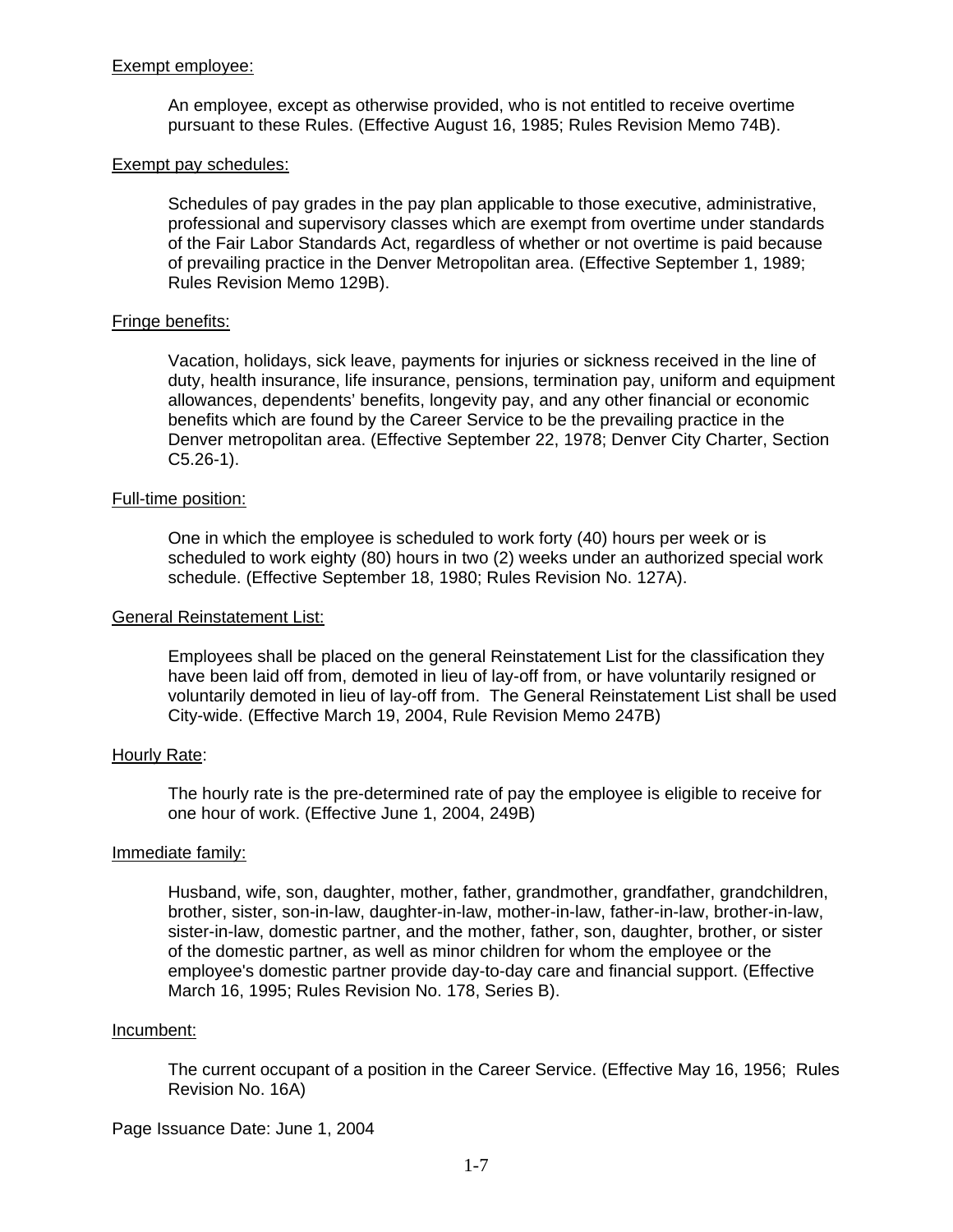# Lay-off:

The involuntary separation of a career status unlimited employee, or a limited employee appointed prior to January 16, 2004, resulting from the abolishment of a position. (Eff. 9/18/1980, Rules Rev. 127A; Revised 3/19/2004, Rule Rev. 247B).

### Lay-off unit:

An appropriation account, appropriation sub-account, combinations of appropriation subaccounts, or combinations of appropriation accounts for the purposes of lay-off. (Eff. 11/01/1979, Rules Rev.115A; Revised 3/19/2004, Rule Rev. 247B).

### Lay-off Unit Reinstatement List:

Employees shall be placed on the Lay-off Unit Reinstatement List for the classification they have been laid off from, demoted in lieu of lay-off from, or have voluntarily resigned or voluntarily demoted in lieu of lay-off from. The Lay-off Unit Reinstatement List shall only be used within the Lay-off Unit the employee was in when the lay-off took place. (Effective March 19, 2004, Rule Revision Memo 247B)

### Leave:

An authorized absence from regularly scheduled work hours which has been approved by proper authority. (Effective May 16, 1956; Rules Revision No. 16A).

### Length of Service:

Total number of years, months and days of continuous service, (for examination purposes) including time an employee is on authorized leave of absence without pay, but exclusive of service in non-career status positions. (Effective December 15, 1988; Rules Revision No. 118B; Revised March 19, 2004, Rule Revision Memo 247B).

# Limited position:

One which has a specified ending date. (Effective September 18, 1980; Rules Revision No. 127A).

#### Marijuana Metabolite:

Delta-9-Tetrahydrocannabinol-9-Carboxylic Acid. (Effective December 31, 1994; Rules Revision Memo 177).

#### Merit increase:

An increase in pay resulting from specified ratings on Performance Enhancement Program Reports, not to exceed the top of the pay range for the class. (Effective September 1, 1989; Rules Revision No. 129B).

#### Minimum qualifications:

The qualifications contained in the class specification which a person must possess in order to qualify or compete for a given class of positions in the Career Service. (Effective November 1, 1979; Rules Revision No. 115A).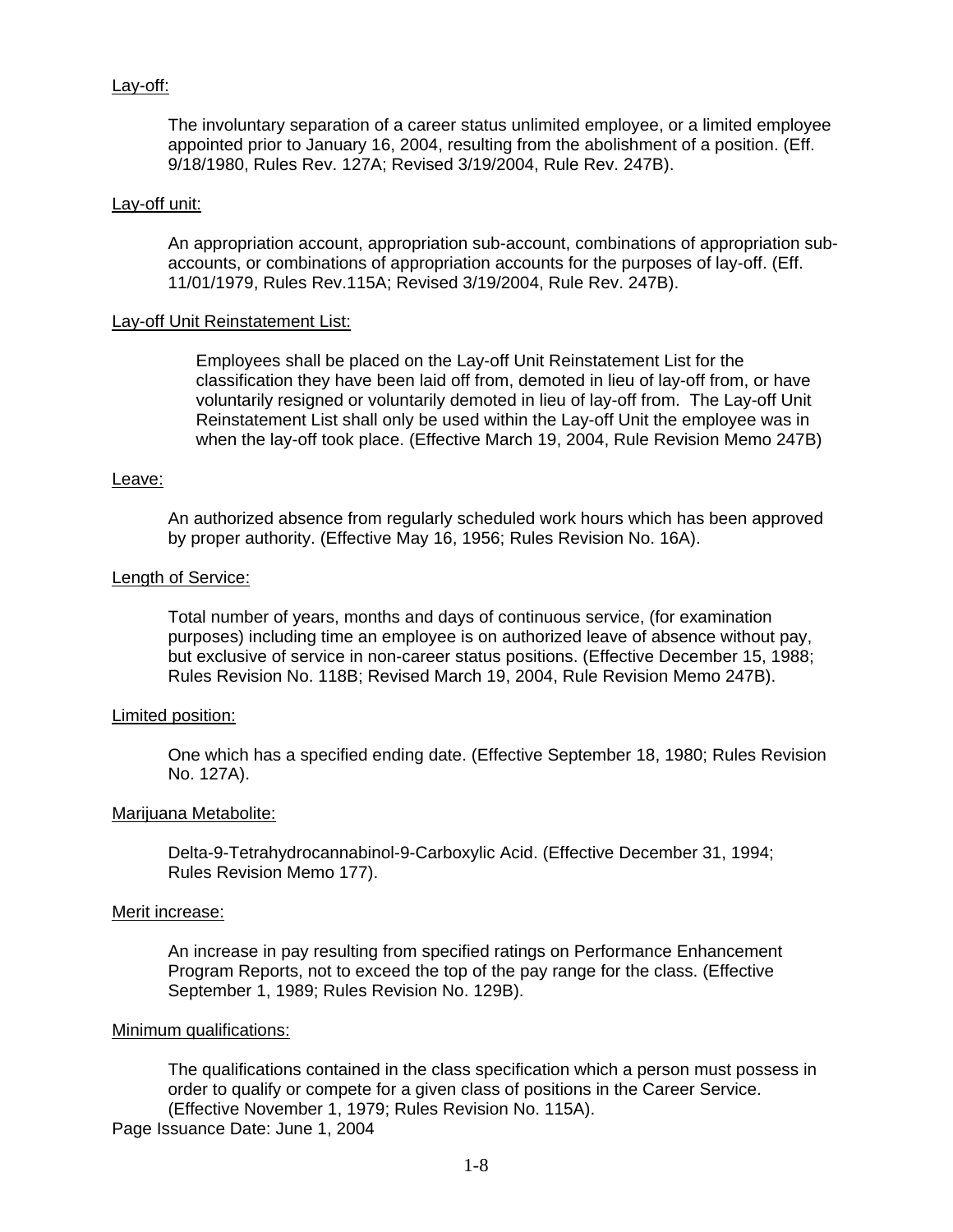### Month of service:

The period of time between a given date in one month and the preceding day in the following month (e.g., April 16 through May 15). (Effective October 12, 1981; Rules Revision Memo 19B).

#### Non-career status:

The status of an employee who works as needed and who serves no probationary period. (Effective September 18, 1980; Rules Revision Memo 127A; Rev. 3/19/2004, Rule Rev. 247B).

### Non-exempt employee:

An employee who is entitled to overtime pursuant to these Rules. (Effective August 16, 1985; Rules Revision Memo 74B).

### Non-exempt pay schedules:

Schedules of pay grades in the pay plan applicable to those classes which receive overtime because of standards of the Fair Labor Standards Act. (Effective September 1, 1989; Rules Revision Memo 129B).

### Occupational group:

One or more classes so nearly alike in the essential character of their duties and responsibilities that the same pay adjustments can be applied. (Effective November 2, 1989; Rules Revision Memo 134B).

# On-call position:

A position which may have routine or variable work patterns and is normally only filled to accommodate seasonal or short term activities in various city agencies. (Effective May 1, 1991; Rules Revision Memo 148B).

# Organizational title:

The title of a position, which may differ from the class title, used in a given agency for operating purposes. (Effective May 16, 1956; Rules Revision Memo 16A).

# Overtime Rate:

The overtime rate is the regular rate multiplied by 1.5. (Effective June 1, 2004, 249B)

#### Overtime work:

Work performed by eligible employees in part-time or full-time positions in excess of eight (8) hours a day, or forty (40) hours a week, or in excess of the number of hours specified for a given period of time in a special work schedule adopted pursuant to Subsection 10-35 Special Work Schedules; or work performed by eligible employees in on-call positions in excess of forty (40) hours per week. (Effective February 14, 1985; Rules Revision Memo 71B).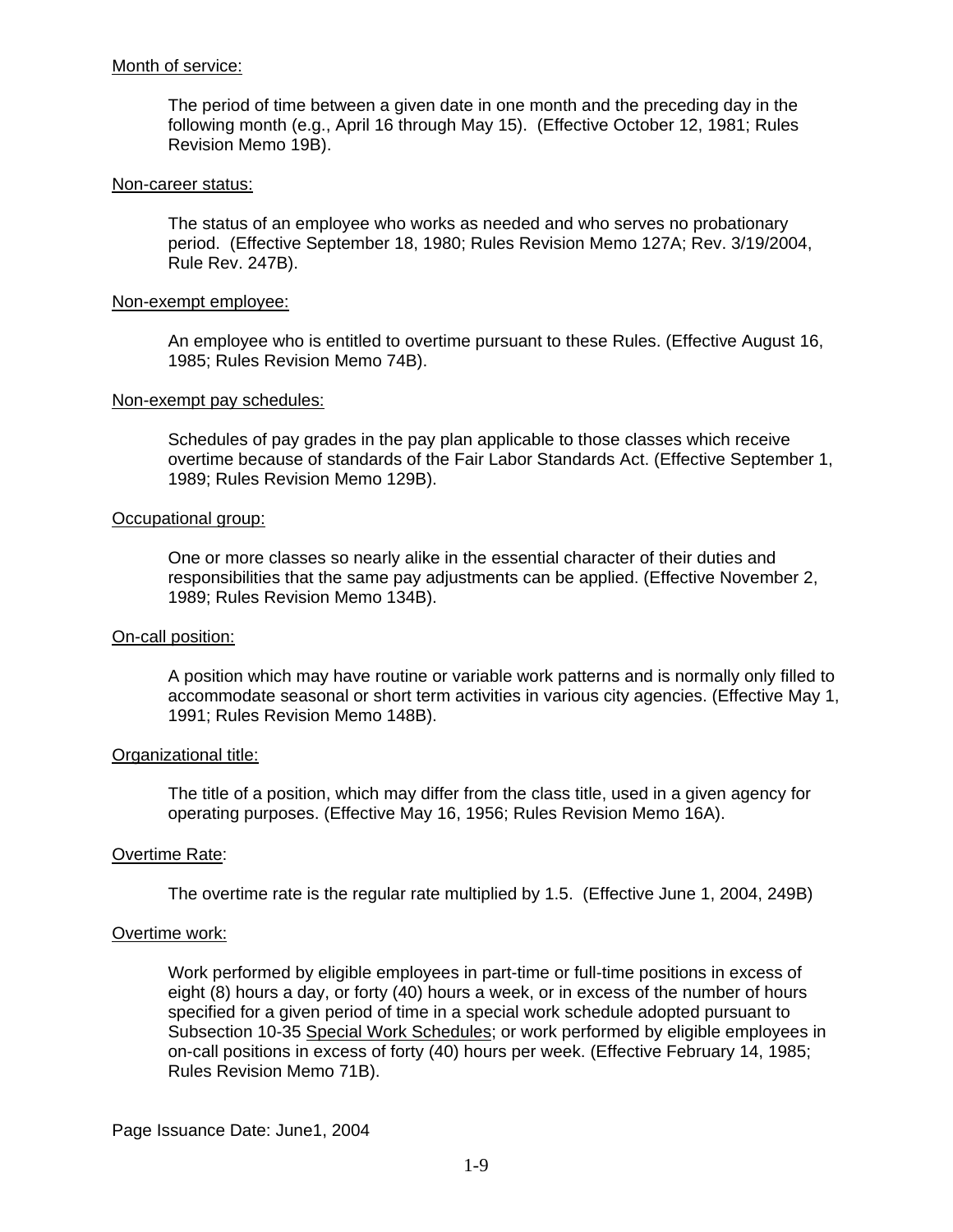### Part-time position:

One in which an employee is scheduled to work less than forty (40) hours per week. (Effective September 18, 1980; Rules Revision Memo 127A).

### Pay grade:

The identifying number of a range of pay rates established by the classification and pay ordinance. (Effective May 1, 1991; Rules Revision Memo 148B).

### Pay indicator class:

A class for which pay data is collected in a pay survey. (Effective September 1, 1989; Rules Revision Memo 129B).

### Pay period:

The semi-monthly work period for which earnings of employees are computed. (Effective May 16, 1956; Rules Revision Memo 16A).

### Pay plan:

The listing of pay rates for all pay ranges assigned by ordinance to each class of positions in the classification plan. (Effective May 1, 1991; Rules Revision Memo 148B).

### Pay range:

The entry rate to the maximum rate of the pay grade established for a class by the classification and pay ordinance. (Effective September 1, 1989; Rules Revision Memo 129B).

#### Pay step:

A rate of pay within a pay range. (Effective September 1, 1989; Rules Revision Memo 129B).

# Performance Enhancement Program:

A program identifying for each employee the job responsibilities of his or her position, expected accomplishments, and action plans for the specified time period. (Effective January 1, 1988; Rules Revision Memo 102B).

# Performance Enhancement Program Report:

A written evaluation of the performance of an employee designed to inform the employee of the manner in which he or she is meeting expected accomplishments established by the Performance Enhancement Program. (Effective January 1, 1988; Rules Revision Memo 102B).

#### Position:

The aggregate of duties and responsibilities performed by one person. (Effective September 18, 1980; Rules Revision Memo 127A).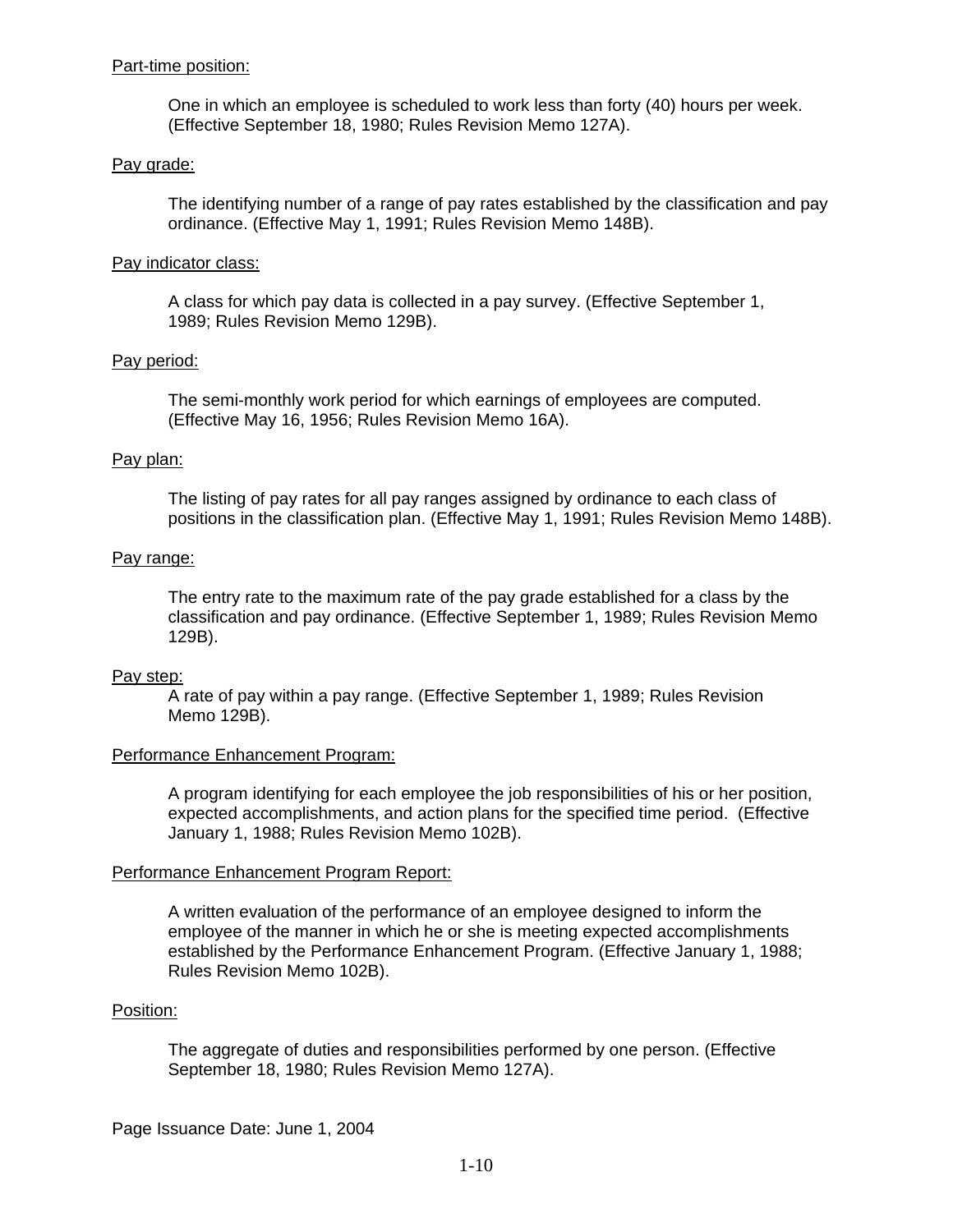# Position and personnel requisition form:

The form used by appointing authorities to create positions and to request certification of eligibles in order to make an appointment to a position. (Effective September 1, 1989; Rules Revision Memo 129B).

# Position number:

The number assigned by an agency to each position within that agency. (Effective May 16,1956; Rules Revision Memo 16A).

# Prevailing practice (fringe benefits):

The level of fringe benefits predominant among employers in the Denver Metropolitan area, as measured by the total value of such fringe benefits. (Effective September 1, 1989; Rules Revision Memo 129B).

# Probationary period:

A period of time following employment appointment, promotional appointment, or reemployment which is a work-test period for the employee, and during which the employee is on a trial basis. (Effective September 18, 1980; Rules Revision Memo 127A).

# Professional class:

A class in which the duties and responsibilities meet the following criteria:

- a) Primary duties consist of the performance of:
	- 1) Work requiring knowledge of an advanced type in a field of science or learning customarily acquired by a prolonged course of specialized intellectual instruction and study, as distinguished from a general academic education and from an apprenticeship, and from training in the performance of routine mental, manual, or physical processes, or
	- 2) Work that is original and creative in character in a recognized field of artistic endeavor (as opposed to work which can be produced by a person endowed with general manual or intellectual ability and training), and the result of which depends primarily on the invention, imagination, or talent of the employee, or (Effective March 2, 1982; Rules Revision Memo 30B)
	- 3) Teaching, tutoring, instructing, or lecturing in the activity or imparting knowledge, as a teacher in the school system or educational establishment or institution, and
- b) Work requires the consistent exercise of discretion and judgment in its performance, and
- c) Work is predominantly intellectual and varied in character (as opposed to routine mental, manual, mechanical, or physical work) and is of such character that the output produced or the result accomplished cannot be standardized in relation to a given period of time, and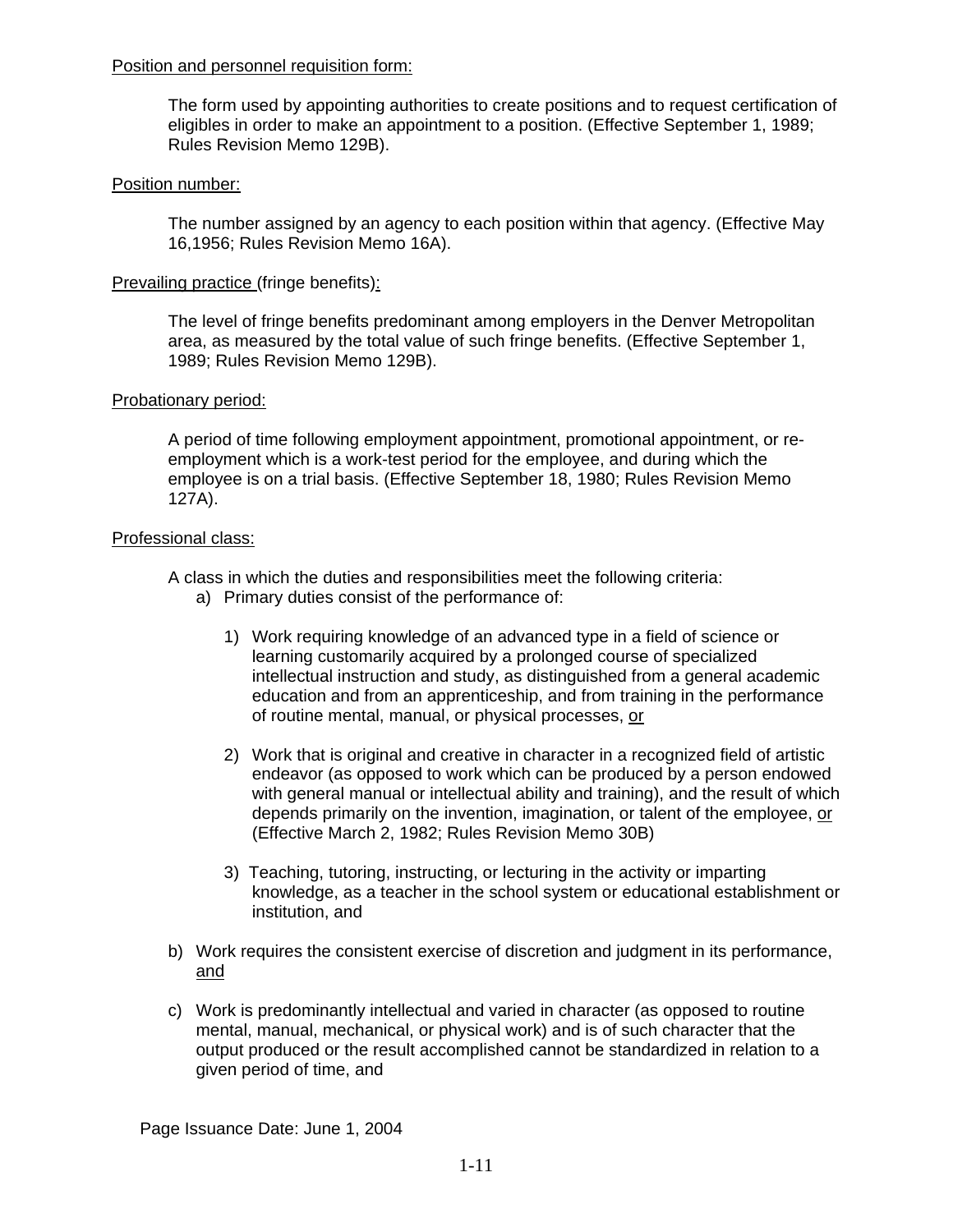d) No more than 20% of hours worked in the work week is devoted to activities which are not an essential part of and necessarily incident to work described in paragraphs a) through c) above. (Effective May 1, 1974; Rules Revision Memo 83A).

# Promotion:

The change of an employee from a position in one class to a different position in another class if (1) the second class is in the same pay schedule, and the first three digits of the identification number of the pay grade of the second class are higher than the first three digits of the first class; or (2) in a different pay schedule with a higher entry rate. (Effective September 1, 1989; Rules Revision Memo 1 29B).

### Promotional appointment:

One which moves an employee from a position in one class to a position in another class meeting the criteria for a promotion (Effective September 1, 1989; Rules Revision Memo 129B).

### Promotional probationary status:

The initial status of an employee receiving a promotional appointment. (Effective September 18, 1980; Rules Revision Memo 127A).

### Promotional reinstatement appointment:

An appointment which is made of an employee who has demoted in lieu of lay-off and who has been certified from a reinstatement list. (Effective September 1, 1989, Rules Revision Memo 129B; Rev. March 19, 2004, Revision Memo 247B).

#### Provisional class:

A class of positions established by the Career Service Board, subject to approval by the City Council within three months from the effective date of the action. (Effective May 16, 1956; Rules Revision Memo 116A).

#### Reallocation:

The formal process of assigning a filled position to its proper class on the basis of the duties performed and the responsibilities exercised. (Effective December 18, 1978; Rules Revision Memo 107A).

### Reassignment:

The change of duties of an employee in a position in a class or the movement of an employee from a position in the same class within the same agency or within consolidated appropriation accounts.

### Re-employment appointment:

One which is made of a former employee who has separated, other than by a dismissal, from the Career Service within the last five (5) years prior to the date of re-employment. (Effective September 18, 1980; Rules Revision Memo 127A).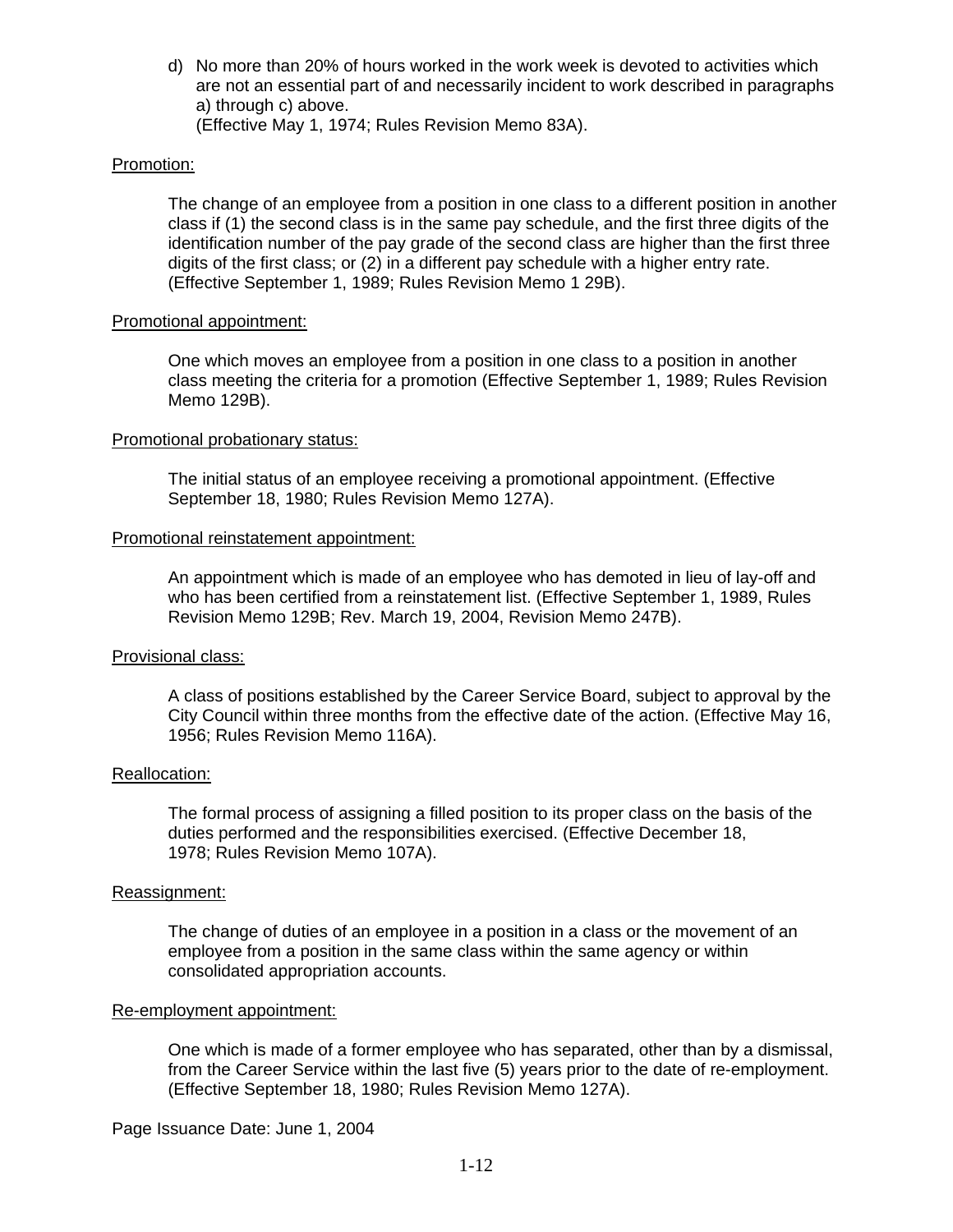# Regular Rate:

An employee's regular rate of pay cannot be less than the minimum wage. The regular rate includes all remuneration for employment except certain payments excluded by the Fair Labor Standards Act itself. Payments which are not part of the regular rate include pay for expenses incurred on the employer's behalf, premium payments for overtime work or the true premiums paid for work on Saturdays, Sundays, and holidays, discretionary bonuses, gifts and payments in the nature of gifts on special occasions, and payments for occasional periods when no work is performed due to vacation, holidays, or illness.

(Effective June 1, 2004, 249B)

### Reinstatement appointment:

An appointment which is made of an employee who is not in the Career Service who has been certified from a reinstatement list. (Effective September 18, 1980; Rules Revision Memo 127A; Rev. March 19, 2004, Revision Memo 247B).

### Reinstatement List:

The Reinstatement List shall be maintained in two forms: Lay-off Unit Reinstatement List and General Reinstatement list. (Eff. 3/19/04, Rule Rev. Memo 247B)

### Re-promotion appointment:

One in which an employee is appointed to a different position (1) in a higher class in which such employee was previously employed, or a successor class; or (2) in any class for which qualified with the same entry rate or an intervening entry rate. A re-promotion appointment shall meet the following two requirements: (1) the re-promotion is not a reinstatement, and (2) the previous reemployment was within five (5) years preceding the re-promotional appointment. (Effective September 1, 1989; Rules Revision Memo 129B).

# Return from promotional probation:

Change of a career status employee serving promotional probation to a position in the class from which promoted within the agency from which promoted. (Effective December 3, 1981; Rules Revision Memo 25B).

# Resignation:

The voluntary separation of an employee from the Career Service. (Effective May 16, 1956; Rules Revision Memo 16A).

# Retirement:

The separation of an employee from the Career Service who is required to retire because of mandatory retirement age or who is eligible to retire under the provisions of the Denver Employees' Retirement Plan. (Effective November 1,1965; Rules Revision Memo 47A).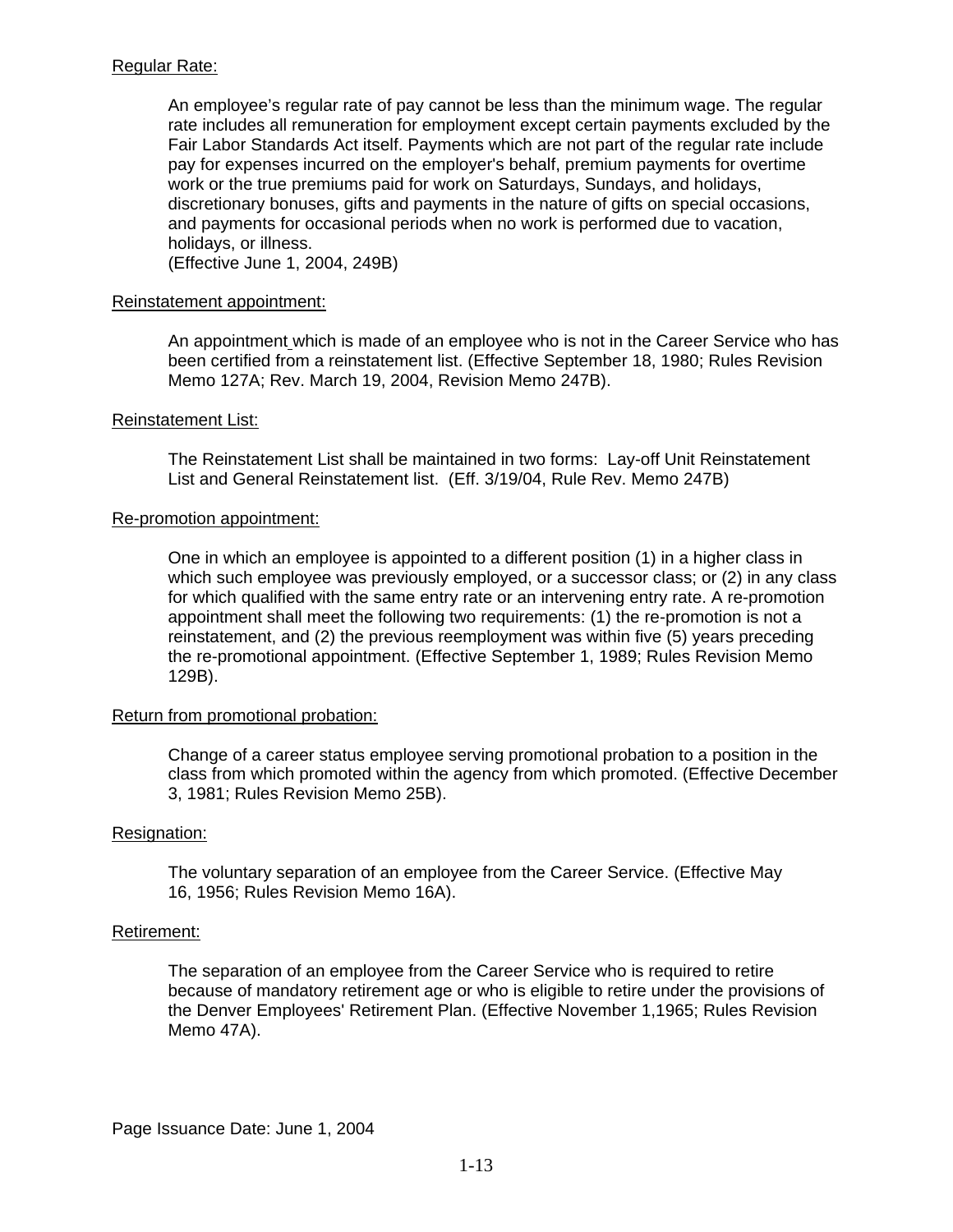# Separation:

The termination of employment by reason of probation, disqualification, lay-off, resignation, retirement, dismissal, or death. (Effective September 18, 1980; Rules Revision Memo 127A).

### Serious health condition:

A physical or mental illness, injury, impairment or condition, including prenatal care, which involves inpatient care in a medical care facility or continuing treatment by a health care provider, or which prevents the employee from performing the functions of the position held. (Effective December 2, 1993; Rules Revision 167B).

### Sexual harassment:

Unwelcome sexual advances, requests for sexual favors, or other verbal or physical conduct of a sexual nature, when:

- a) submission to such conduct is made either explicitly or implicitly a term or condition of an individual's employment; or
- b) submission to or rejection of such conduct by an individual is used as the basis for employment decisions affecting such individual; or
- c) such conduct has the purpose or effect of unreasonably interfering with an individual's work performance or creating an intimidating, hostile, or offensive environment. (Effective March 22, 1984; Rules Revision 60B).

#### Short range pay schedule:

A schedule of pay grades in the pay plan applicable to those classes which are utilized to determine pay for "seasonal" or "on-call" positions. (Effective May 1, 1991; Rules Revision 148B).

#### Staggered work schedule:

The assignment of differing reporting times to individual employees. (Effective November 14, 1978; Rules Revision 104A).

# Standard work week:

The five-day, forty-hour work week. (Effective May 16, 1956; Rules Revision 16A).

#### Subject to the effects of an illegal drug or drug metabolite:

Having the presence of an illegal drug or an illegal drug metabolite in an individual's system, as determined by appropriate testing of urine specimen that is equal to or greater than the levels specified below for the confirmation test.

| a) Marijuana metabolite                                 | 15 NG/ML   |  |
|---------------------------------------------------------|------------|--|
| b) Cocaine metabolite(s)                                | 150 NG/ML. |  |
| c) Morphine and/or Codeine                              | 300 NG/ML  |  |
| d) Phencyclidine (PCP) (and/or metabolites)             | 25 NG/ML   |  |
| e) Amphetamine and/or methamphetamine                   | 500 NG/ML  |  |
| (Effective December 31, 1994; Rules Revision Memo 177). |            |  |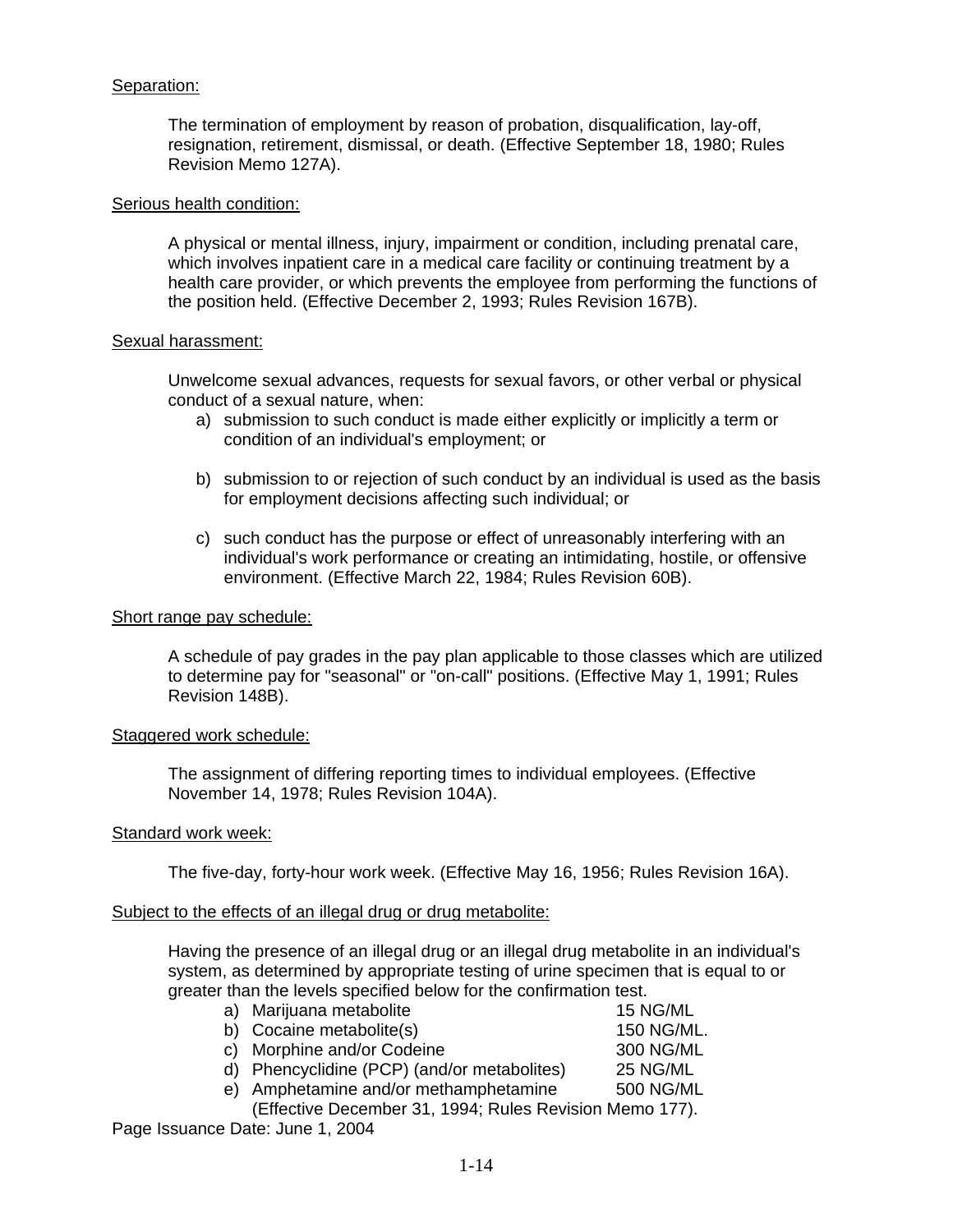# Suspension:

An involuntary absence without pay imposed on an employee as a disciplinary action. (Effective March 15, 1979; Rules Revision 11OA).

# Trainee:

A student, apprentice or intern in the Career Training Service. (Effective January 1, 1988; Rules Revision 101B).

# Transfer appointment:

One which moves an employee from a position in one class to a different position:

- a) in the same class in a different agency; or
- b) in a different class in the same pay schedule where the first three digits of the identification number of the pay grade are the same; or
- c) in a different class in a different pay schedule where the entry rates are the same. (Effective September 1, 1989; Rules Revision 129B).

# Unlimited position:

One which has no specified ending date. (Effective September 18, 1980; 127A).

# Verbal warning:

An oral statement telling an employee about a violation or failure to perform and advising of consequences of repeated acts or omissions. A verbal warning does not become a written reprimand merely because the supervisor makes a note of the event. (Effective March 15, 1979; Rules Revision 11OA).

# Weekly Rate:

The weekly rate is the predetermined rate of pay the employee is eligible to receive for one forty (40) hour week of work. (Effective June 1, 2004, 249B)

# Work days:

The established or scheduled days an employee shall work. (Effective May 16, 1956; Rules Revision 16A).

# Work week:

The total of scheduled work days in a seven (7) day period starting at 12:01 A.M. on Monday and ending on Sunday evening at 12:00 Midnight, unless a different period has been established in accordance with these rules. (Effective September 19, 1985; 75B).

# Workmen's compensation:

Benefits received by an employee who is injured while carrying out his work assignment as determined by the Workmen's Compensation Act of Colorado. (Effective May 16, 1956; Rules Revision 16A).

# Written reprimand:

A written statement of specific charges of violation or failure to perform, of the acts upon which such charges are based, and a warning of the consequences of repetition. To be a written reprimand under these Rules, the written statement shall be sent to the Career Service Authority for inclusion in the employee's personnel file. (Effective January 1, 1980; Rules Revision 114A).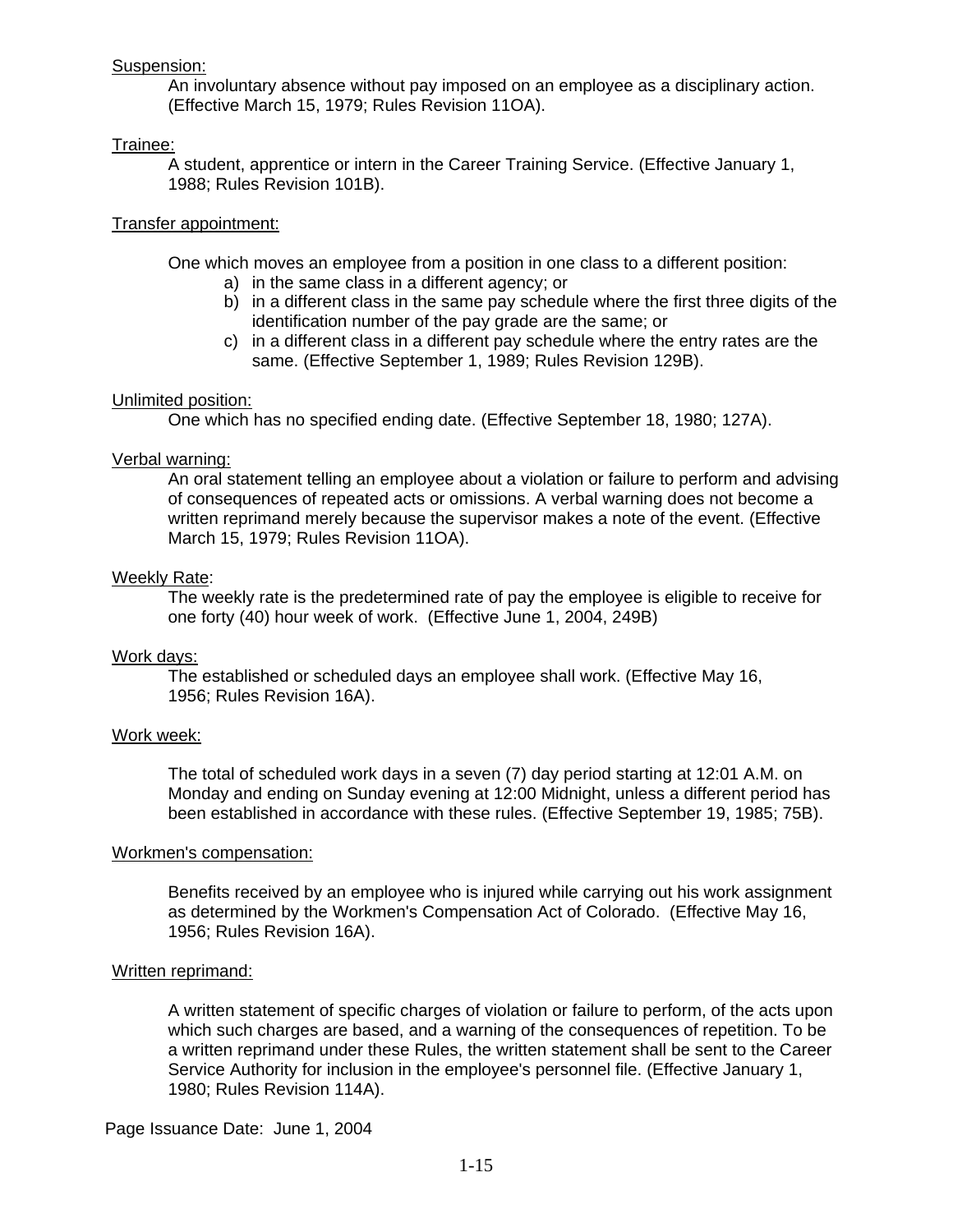### **RULE 9 PAY ADMINISTRATION (Effective September 1, 1989; Rules Revision Memo 129B)**

# Section 9-10 Policy

The policy of the Career Service Board in recommending pay for employees in the Career Service is:

- (a) To provide like pay for like work.
- (b) To compensate employees at rates equal to generally-prevailing rates in the Denver Metropolitan Area.
- (c) To compensate on the basis of identified levels of performance.

# Section 9-20 Pay Schedules

The following pay schedules are established:

- a) Non-exempt salary schedules: applicable to those classes not exempt from overtime pursuant to the provisions of Subsection 10-33 - Eligibility for Overtime.
- b) Exempt salary schedules: applicable to those classes exempted from overtime under paragraph 10-33 b) - Employees in executive, administrative, professional or supervisory classes, and those classes which are given overtime only because of pay practices in the Denver Metropolitan Area and not because of the requirements of the Fair Labor Standards Act (subparagraphs 10-33 b) 1) and 2).
- c) Community rate schedules: applicable to classes in the entertainment field.
- d) Short-range schedules: applicable to certain classes comprised solely of on- call positions and other classification, which from time-to-time may be added to this pay schedule. (Effective November 2, 1995, Rules Revision Memo 185).
- e) Trainee schedules: applicable to classes under Rule 6 THE TRAINING PROGRAM.
- f) Deputy Sheriffs: none of the provisions of Rule 9 shall apply to Deputy Sheriff's pay or fringe benefits. (Effective Jan. 1, 1992; Rules Revision 153B).

Section 9-22 (Reserved) (Effective June 1, 2004; Rule Revision 249B)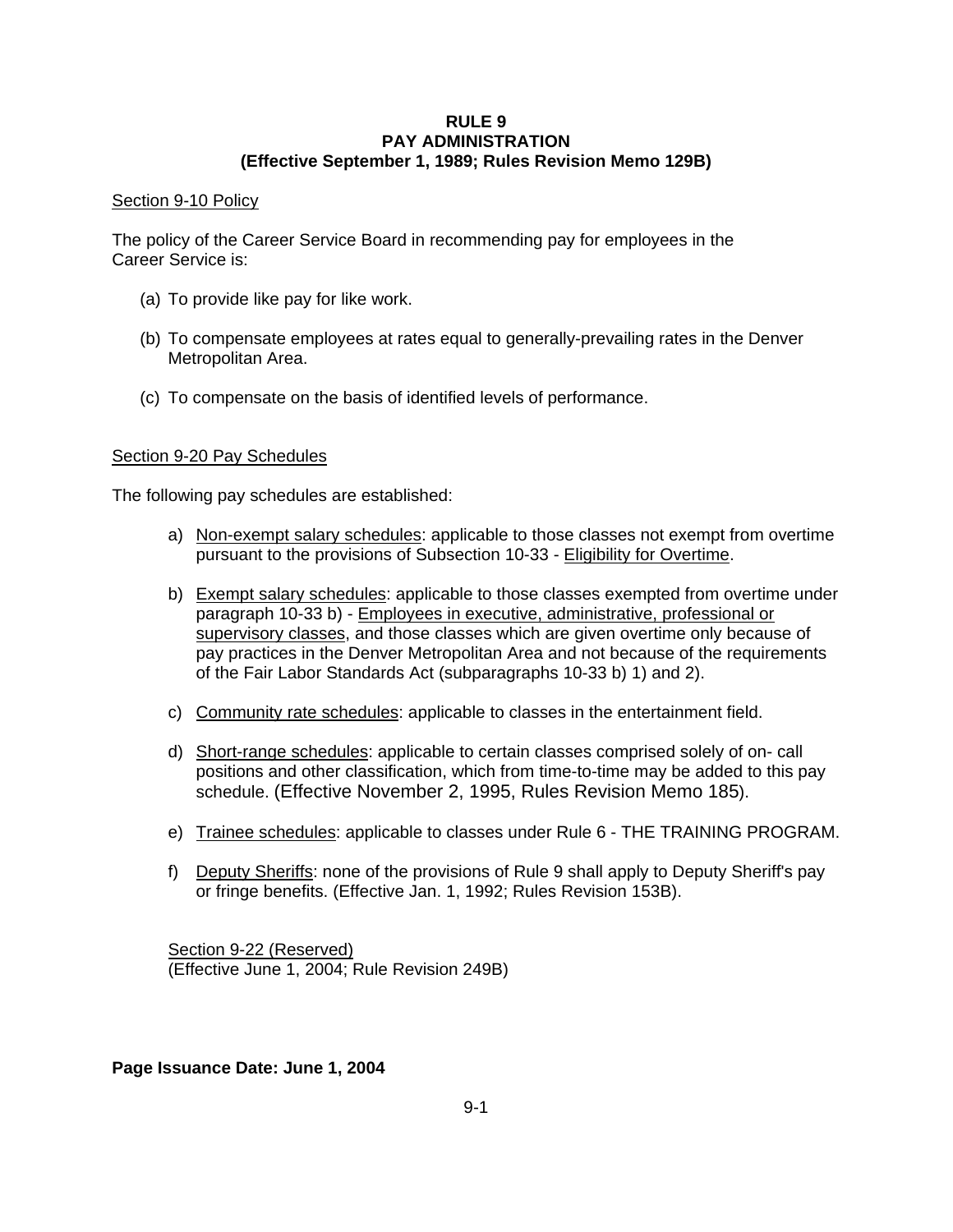# 9-31 Definition

A pay adjustment is a change in pay resulting from a comparison with the pay prevailing in the Denver Metropolitan Area.

# 9-32 How Implemented

- A. The annual pay survey adjustment shall be implemented on July 1 of each year following completion of the annual pay survey. (9/12/02, 228B)
- B. Computation: A pay adjustment shall be computed by:
	- 1. Establishing entry rate: Mulitplying the entry rate in a pay range by the percentage of increase, if any, for that occupation in the appropriate schedule as determined by the pay Survey, in accordance with Rule 8 Compensation Rates; and
	- 2. Establishing pay steps: Adjustments shall be made by increasing each pay step in the exempt and nonexempt pay ranges by an amount equal to two and onequarter percent (2.25%) of the preceding pay step. Adjustments to the short-range pay schedule shall be the same except that the pay differential between each step shall be equal to four and one-half percent (4.5%). (5/1/91, 148B)
- C. Effect of pay adjustment on personnel transactions: When a personnel transaction, such as promotion, demotion, or transfer has occurred between July 1 and the effective date of City Council approval of the classification and pay plan ordinance, such personnel transaction shall retain its original identity at the time it was processed. The employee's pay shall be adjusted by the change in rate of the pay step in the classes involved. (9/12/02, 228B)

# Section 9-40 Merit Increases

# 9-41 Policy

Nothing in this Section 9-40 or any subsection thereof, shall apply to Deputy Sheriffs. Eligibility for merit increases is based on employee performance as measured by the Performance Enhancement Program Reports. (Effective September 26, 2003, Rule Revision memo 242B)

# 9-42 Establishing Eligibility for Merit Increase

- a) Performance Enhancement Program Report (Effective January 4, 1990; Rules Revision 137b)
	- 1) Anniversary date of appointment: A completed Performance Enhancement Program shall be filed with the Career Service Authority on or before the annual anniversary date of the initial appointment to the class. (This report does not replace the report due on or before the completion of probation as provided in Subsection 5-53 Performance Enhancement Program Reports During Probation). This provision also applies to reinstatement appointments, reemployment appointments, repromotions, and promotional reinstatement appointments, as provided in Rule 5 APPOINTMENTS AND STATUS.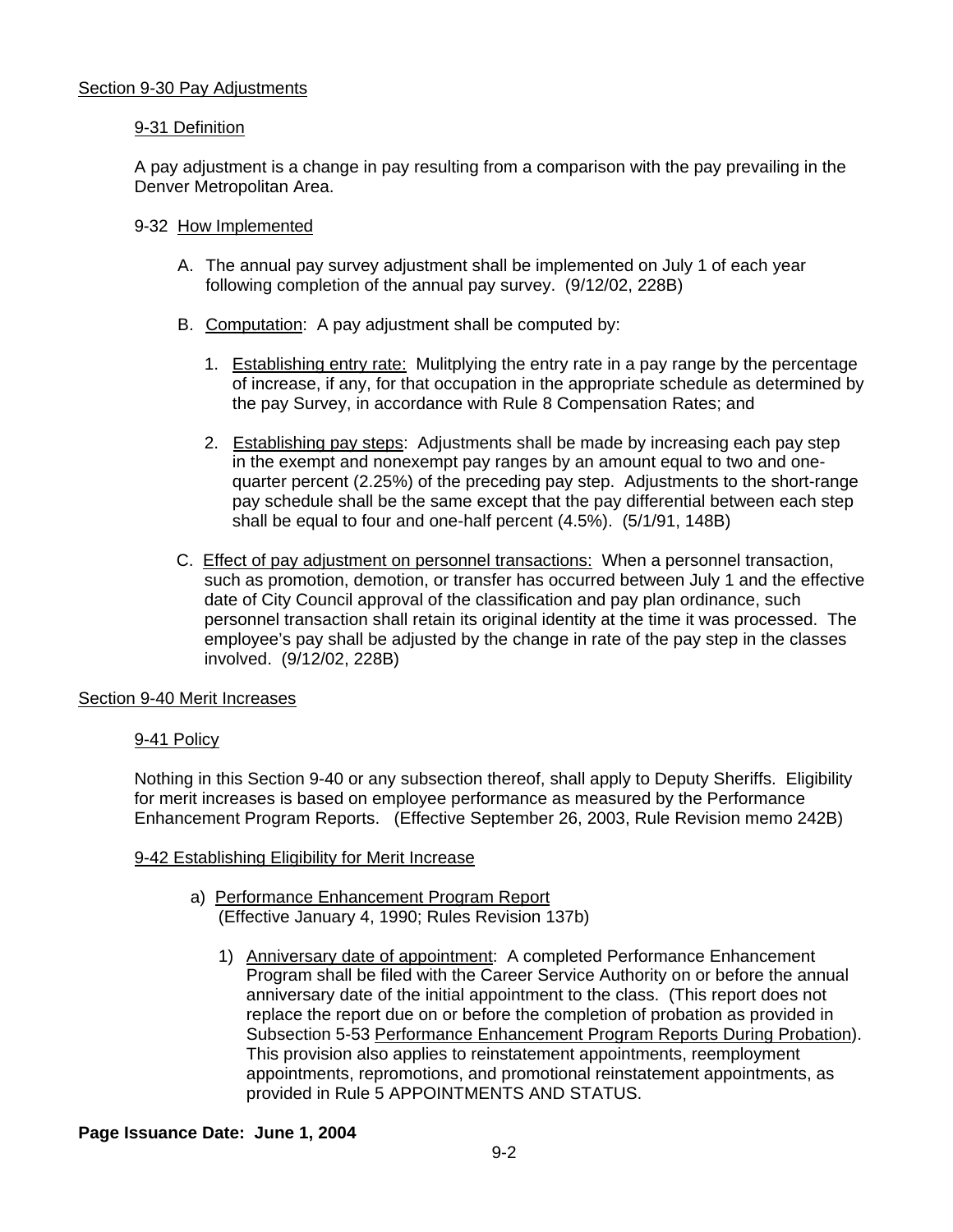# $R$ ULE 10 HOURS OF WORK AND OVERTIME

Section 10-10 Hours of Work (Effective April 27, 1956; Rules Revision Memo 15A)

# 10-11 Standard Work Week

(Effective August 1, 1978; Rules Revision Memo 104A; Revised 06/01/04; Memo 249B)

- A) The five (5) day forty (40) hour week shall be the standard work week for employees of the Career Service. The work week shall begin on Monday and end on Sunday unless otherwise designated by the appointing authority or designee. Standard work hours shall be eight (8) hours per day, excluding the meal period. Appointing authorities shall be responsible for establishing daily work schedules.
- B) Deviations from the standard workweek, eight (8) hour-work-day or designation of special work schedules must be made in accordance with the provisions of subsection 10-20 Special Work Schedules. The appointing authority must provide written notification to the Personnel Director of any change to the standard workweek or the designation of special work schedules for employees.

10-12 Meal Periods

(Revised June 1, 2004; Rules Revision Memo 249B)

Meal periods may be established for one (1) hour or one-half (1/2) hour. In certain cases, because of the character of the work, it may be necessary for an employee to be required to eat a meal while working. If the meal period is spent predominantly for the benefit of the City, the employee shall be paid for the entire meal period.

10-13 Posting of Changes In Work Schedules

- (Revised June 1, 2004; Rules Revision Memo 249B)
- A) If work schedules are changed, such schedules shall be posted sufficiently in advance of rotation so that the employees concerned are fully informed; except that, without such notice, appointing authorities may require an employee to arrive early or stay beyond his or her regular work schedule or return to work to provide essential city services. The determination of an essential city service shall be at the sole discretion of the appointing authority or designee.
- B) Employees are permitted to request a temporary change in daily work schedules in order to accommodate personal needs. Appointing authorities have the discretion to grant this request based on the business needs of the agency.

# 10-14 Interruption of Work

An employee who is excused from work for the day or any part of the day when the work program is interrupted (e.g., because of weather) shall be considered to have worked the number of hours included in his regular daily schedule. An on-call employee who is called to work and not assigned because of an interruption or change in the work program shall be considered to have worked two (2) hours on that day.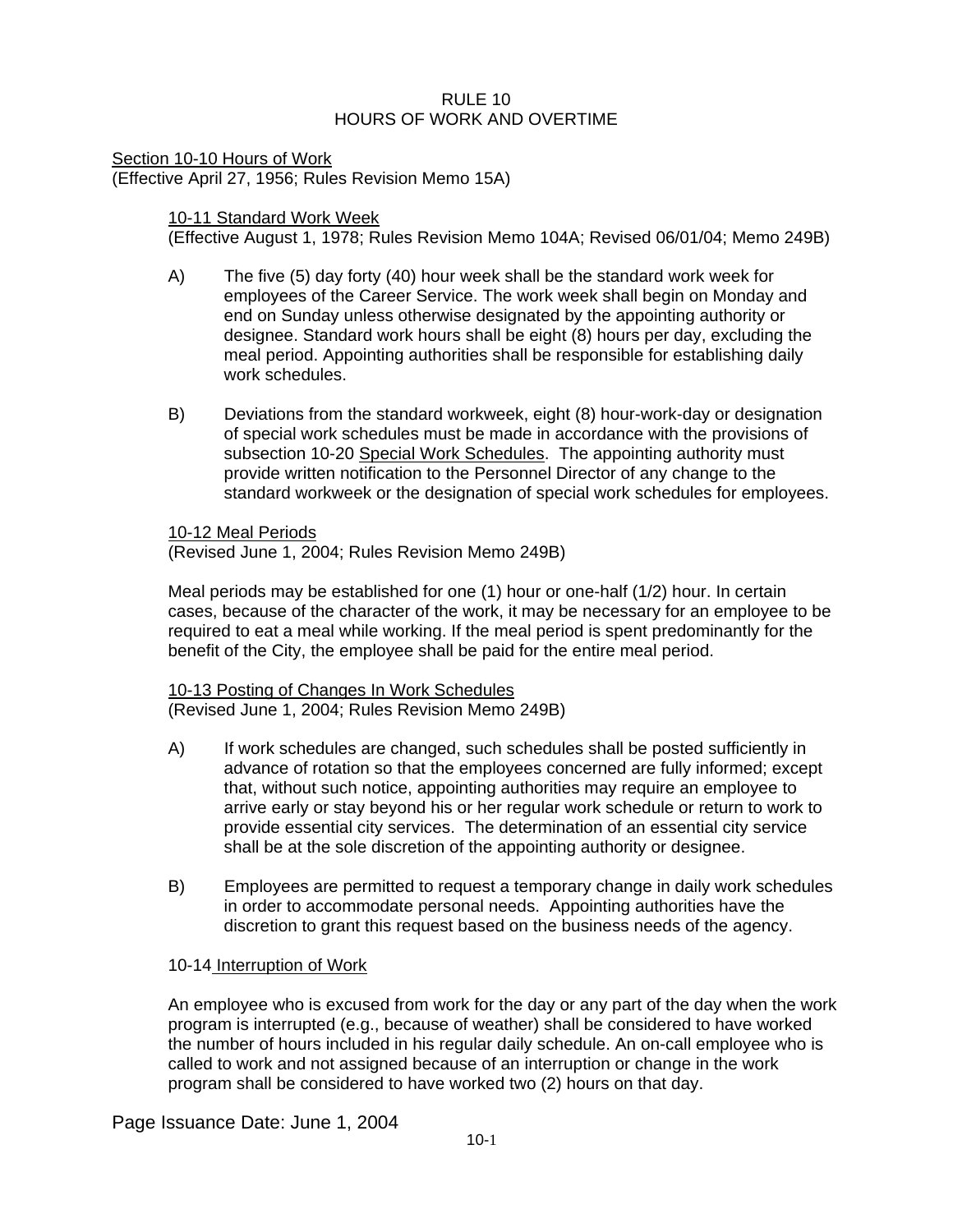### Section 10-20 Special Work Schedules (Revised and renumbered June 1, 2004; Rules Revision Memo 249B)

A) 10-hour plan:

1) When the work program of an agency is such that the interests of the City as well as the efficiency of the organization can better be served by such a schedule, the appointing authority may set up a ten (10) hour day, four (4) days per week work schedule for specified units, individual employees, or the entire agency. The workweek shall begin on Monday and end on Sunday unless otherwise designated by the appointing authority or designee. Days off shall be scheduled consecutively wherever possible, provided, however, that one of the three (3) days off may be scheduled on any day during the work week in order to prevent staff shortage on any workday.

2) Employees affected by the proposed schedule shall be consulted concerning his or her preferences prior to the establishment of the special work schedule, and his or her wishes shall be recognized wherever possible. The final determination shall be within the sole discretion of the appointing authority or designee.

3) When an appointing authority determines that the ten (10) hour, four (4) day schedule has not served the best interests of the City, the appointing authority may at his or her discretion discontinue the ten (10) hour work schedule and shall provide written notification to the Personnel Director.

- B) Special weekly work schedules: When an agency's program is such that, in order to provide necessary services, employees must be scheduled for a forty (40) hour workweek in more than five (5) work days per week, the appointing authority shall designate such a special weekly work schedule.
- C) Special work week: Any appointing authority who needs a work week other than that established by Rule 1 DEFINITIONS and Subsection 10-11 Standard Work Week may establish a different work week. The notification to the Personnel Director shall include the beginning and ending days and times of the work week.
- D) Holiday pay: In a week in which a holiday occurs, the workweek is forty (40) hours, eight of which shall be holiday. If the holiday falls on an employee's regularly scheduled work day and the work day is more than eight hours, one of the following choices for normal work hours exceeding eight shall be selected by the employee, subject to approval by management.
	- 1) Hours may be debited to the employee's accrued vacation leave to complete the thirty-two (32) hour work schedule for the week. Employees serving a probationary period after employment appointment shall be entitled to use accrued vacation leave for this purpose only, upon completion of one (1) calendar month of service.
	- 2) The employee may work additional hours within the workweek to complete the thirty-two (32) hour work schedule for the week.
	- 3) The employee may use hours of compensatory time to complete the thirty-two (32) hours for the work week.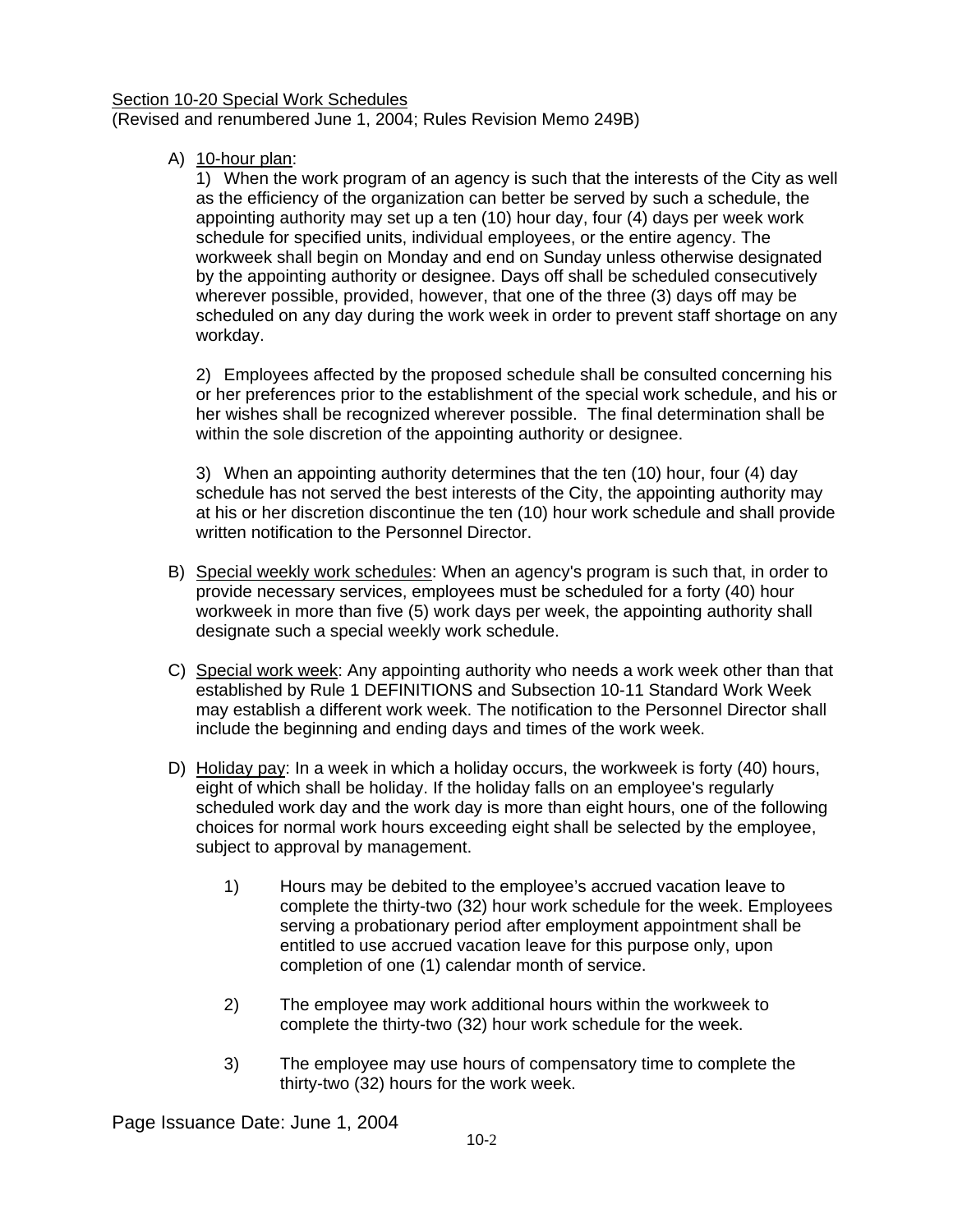4) The employee may take the hours as leave without pay to complete the thirty-two (32) hours for the workweek.

# Section 10-30 Overtime

(Effective April 27, 1956; Rules Revision Memo 15A; Revised 06/01/04; 249B)

### 10-31 Policy

(Effective April 12, 1990; Rules Revision Memo 142B; Revised 06/01/04; 249B)

A) GENERAL: In accordance with the Fair Labor Standards Act (FLSA), all work performed in excess of forty (40) hours per week by non-exempt employees shall be designated overtime work for the purposes of compensation subject to the following exceptions:

1) Non-career employees working for seasonal recreational establishments that do not operate for more than seven months in any calendar year shall be exempt from overtime pay and shall be paid the straight time hourly rate for all hours worked in a work week, including all hours worked in excess of forty (40) hours per week.

2) Non-career employees whose rates of pay are set by the community rate schedule established by ordinance shall be paid overtime according to that schedule. If the community rate schedule makes no provisions for overtime, such employees shall be paid overtime in accordance with Subsection 10-34 (B).

- B) Time spent in taking courses outside of the normal work day shall not be considered work time unless the City has required the employee to take the course.
- C) If a paid holiday, a period of paid leave, or discharge of compensatory time occurs during a workweek, such time shall be counted as working time when determining whether an employee has worked overtime. Leave without pay shall not count as time worked.
- D) Overtime exception for election judges: (7/25/02, 225B; Rev'd 06/01/04, 249B)

Any employee may request to take accrued vacation leave, compensatory time, or leave without pay from the employee's regular position to work occasionally or sporadically on a part-time basis as an election judge. The hours worked as an election judge by an employee shall not be included for the purposes of determining overtime eligibility. The employee shall be eligible to receive any approved stipend.

# 10-32 Criteria for Authorizing Overtime Work:

A) Overtime work shall be authorized only to provide essential City services when such services cannot otherwise be provided by regular or alternative work schedules. Except in cases of emergency, overtime work shall be authorized and assigned in advance by an employee's supervisor or other designated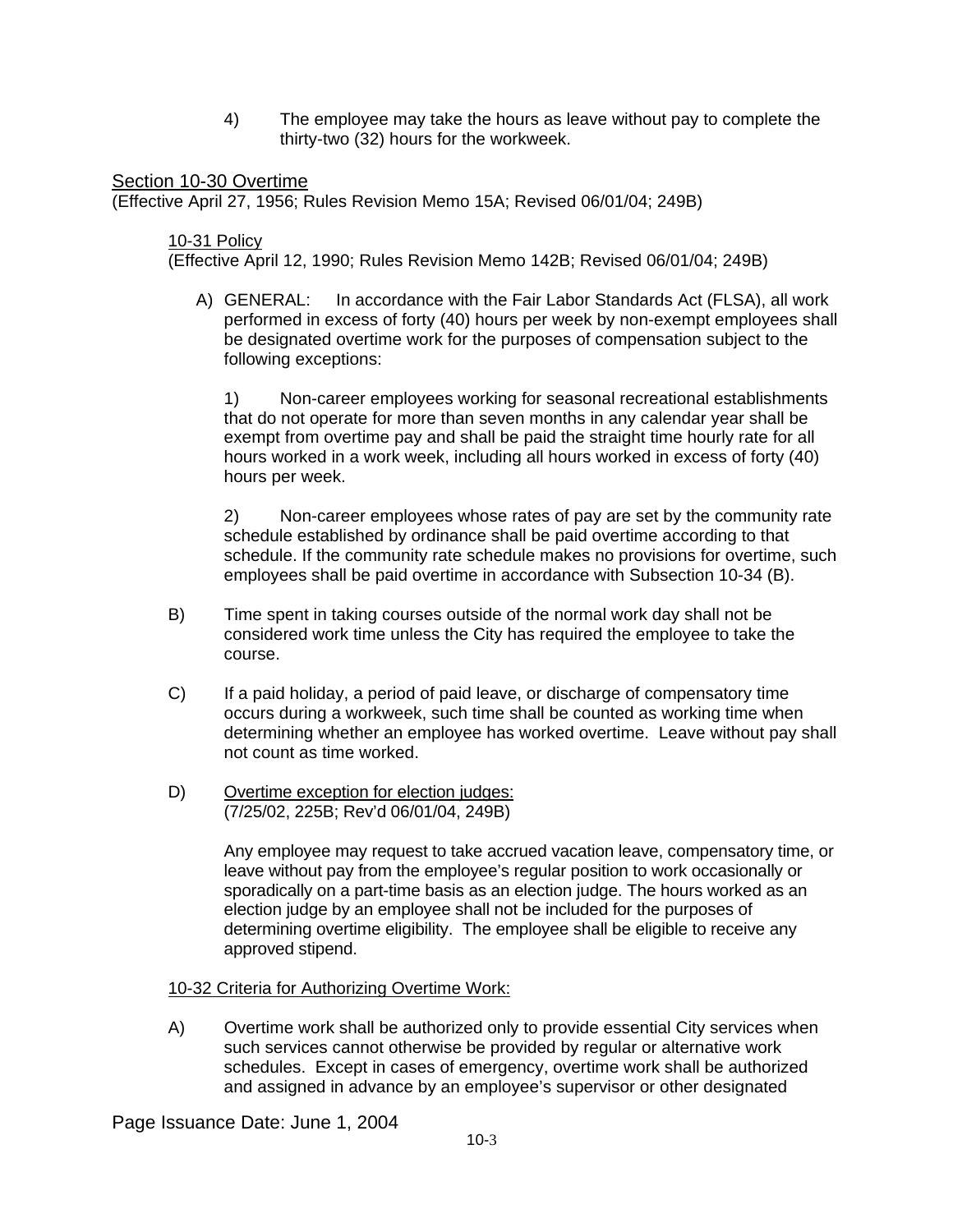individual. Working unauthorized overtime may be grounds for discipline, up to and including dismissal.

- B) When an employee has been assigned work outside of his or her normal work schedule, such overtime shall be subject to the same reporting requirements as regular work hours. Failure to report for such work may be cause for disciplinary action, up to and including dismissal.
- C) Emergency: For the purposes of this rule, an emergency shall include the following events: fire, flood, catastrophe, severe weather conditions that impact public safety or essential services, other unforeseeable emergency where a station must be staffed and another employee is not available for work, or be an occurrence affecting the general public which requires immediate action. A declared emergency shall mean an emergency declared by the Mayor or an appointing authority that complies with the definition of emergency as stated above.

10-33 Eligibility for overtime: (Effective retroactive to May 15, 1996, Rules Revision 188B; Revised 06/01/04; 249B)

Employees in overtime exempt classes as defined by the FLSA shall not receive overtime pay with the following exceptions:

- A) Based on community practice, the Personnel Director may recommend an exception to the overtime exclusion for a designated class or classes to the Career Service Board for approval.
- B) Upon the request of an appointing authority, the Personnel Director may grant an exception to overtime exclusion for a specified period of time when the employee will provide services for the City during declared emergency conditions. Such exception shall apply to a position or group of positions within a class where the working conditions are distinctly different than working conditions of other positions in the same class and shall apply to the hours attributed to the emergency condition.
- C) Based on community practice, overtime shall be paid only under the circumstances outlined below to incumbents in the FLSA overtime exempt, first level supervisory classes approved by the Career Service Board.
	- 1) Scheduled overtime occurring in a holiday week;
	- 2) Overtime related to after-hour emergency response duties; (Effective May 16, 1996; Rules Revision Memo 186B)
	- 3) Publicly scheduled events requiring infrastructure support; and
	- 4) For snow removal activities only.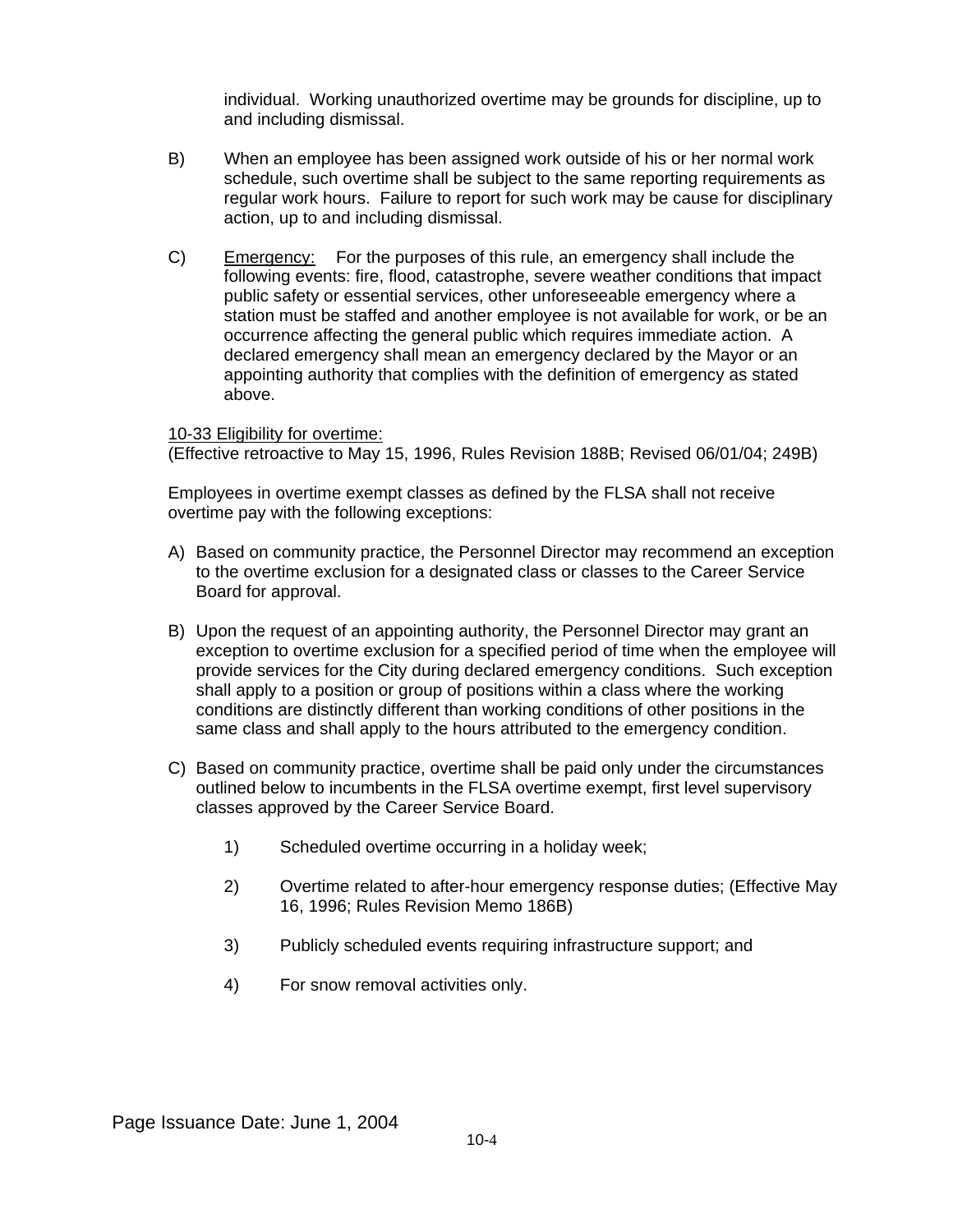# 10-34 Payment for Overtime

(Effective December 19, 1985; Rules Revision Memo 83, Series B; Revised 06/01/04, 249B)

- A) Employees in salaried positions: Employees in positions in which monthly salaries are established who are eligible to receive overtime pay and who work overtime shall receive overtime compensation as follows:
	- 1) Non-exempt employees: The overtime rate shall be at the rate of one and one-half (1 ½) times the regular rate of pay applicable to that position.
		- a) The regular rate of pay shall be computed as follows:
			- (i) Determine the weekly rate of pay in accordance with the FLSA by multiplying the semi-monthly salary by 24 then dividing by 52; then
			- (ii) Total the weekly rate of pay plus all payments for differentials, standby, and any other compensation required by FLSA to be included in the regular rate of pay for the work week, and divide by the number of hours the employee is regularly scheduled to work during a non-holiday week.
		- b) How paid:

(i) Overtime compensation may be paid either in cash or in compensatory time off, at the discretion of the appointing authority. Compensatory time off shall be at the rate of one and one-half (1-1/2) times the overtime hours worked. An employee who has accumulated forty-eight (48) hours of compensatory time and is required to work overtime, shall be paid at the employee's regular rate for such overtime in cash. All compensatory time credits shall be used by September 30 of each calendar year or will be paid out in cash.

(ii) Payment for accrued compensatory time on separation: An eligible non-exempt employee who has accrued compensatory time credits in accordance with this section shall receive payment for the unused portion of such credits when the employee is separated from the Career Service. The rate of compensation for such payment shall be the larger of the following:

 1) The average regular rate received by such employee during the last three years of the employee's employment, or

- 2) The final regular rate received by such employee.
- B) Exempt employees eligible to receive overtime: The overtime rate shall be:
	- 1) a) At the rate defined in 10-34 (a) (1) if eligible under 10-33 (a).
		- b) At the straight time hourly rate of pay applicable to that position if eligible under 10-33 (b), where the hourly rate is computed by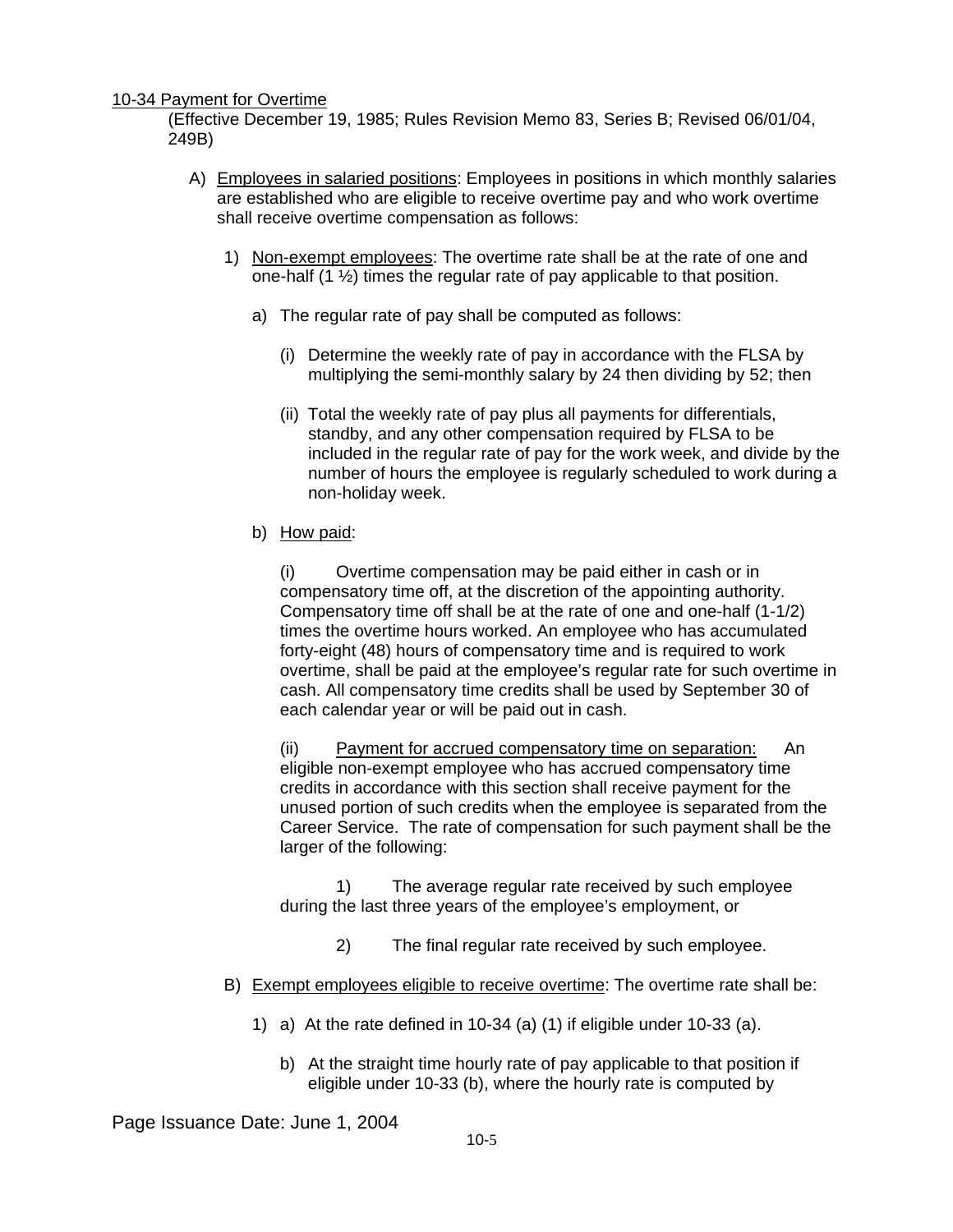multiplying the semi-monthly salary by 24 then dividing by 52 and then dividing by the regular hours of the position; and

- c) At the rate of one and one-half  $(1 \frac{1}{2})$  times the hourly rate of pay applicable to that position if eligible under 10-33 (c), where the hourly rate is computed by multiplying the semi-monthly salary by 24 then dividing by 52 and then dividing by the regular hours of the position.
- 2) How paid: Overtime compensation for eligible exempt employees shall be paid in cash. Exempt employees shall not accrue or use compensatory time, except for Holiday Compensatory Time as defined in this Rule 10.
- C) Employees in Hourly positions: Non-exempt employees in positions that receive an hourly rate and work overtime shall receive compensation at the rate of one and one-half  $(1 \frac{1}{2})$  times the regular rate of pay applicable to the position.
	- 1) The regular rate of pay shall be computed as follows:
		- a) Multiply the hourly rate by the employee's actual hours of work in the workweek to determine the weekly salary equivalent.
		- b) Total the weekly salary equivalent plus all payments for differentials, standby, and any other compensation required by FLSA to be included in the regular rate of pay for the work week, and divide by the number of hours the employee actually worked during that week.
- 2) How paid: Earned overtime compensation for employees in hourly positions shall be paid in cash.

10-35 Holiday Compensatory Time for Overtime Exempt Employees: (Renumbered and Revised Effective June 1, 2004, Rules Revision Memo 249B)

An employee who is exempt from overtime and who is 1) scheduled to work on a holiday, or 2) scheduled to work on his or her regularly scheduled day off in a week when a holiday occurs shall be given straight time holiday compensatory time off for the holiday in addition to pay for the time worked. At the discretion of the appointing authority, straight time pay may be substituted for the holiday compensatory time. Holiday compensatory time may be taken at any time mutually convenient to the employee and the appointing authority. However, all holiday compensatory time credits shall be discharged or paid in cash by September 30 of each calendar year.

Section 10-40 Record Keeping (Effective August 16, 1985; Rules Revision Memo 74B)

# 10-41 Content of Records

The following information shall be kept on time and compensation records for all employees, to the extent applicable: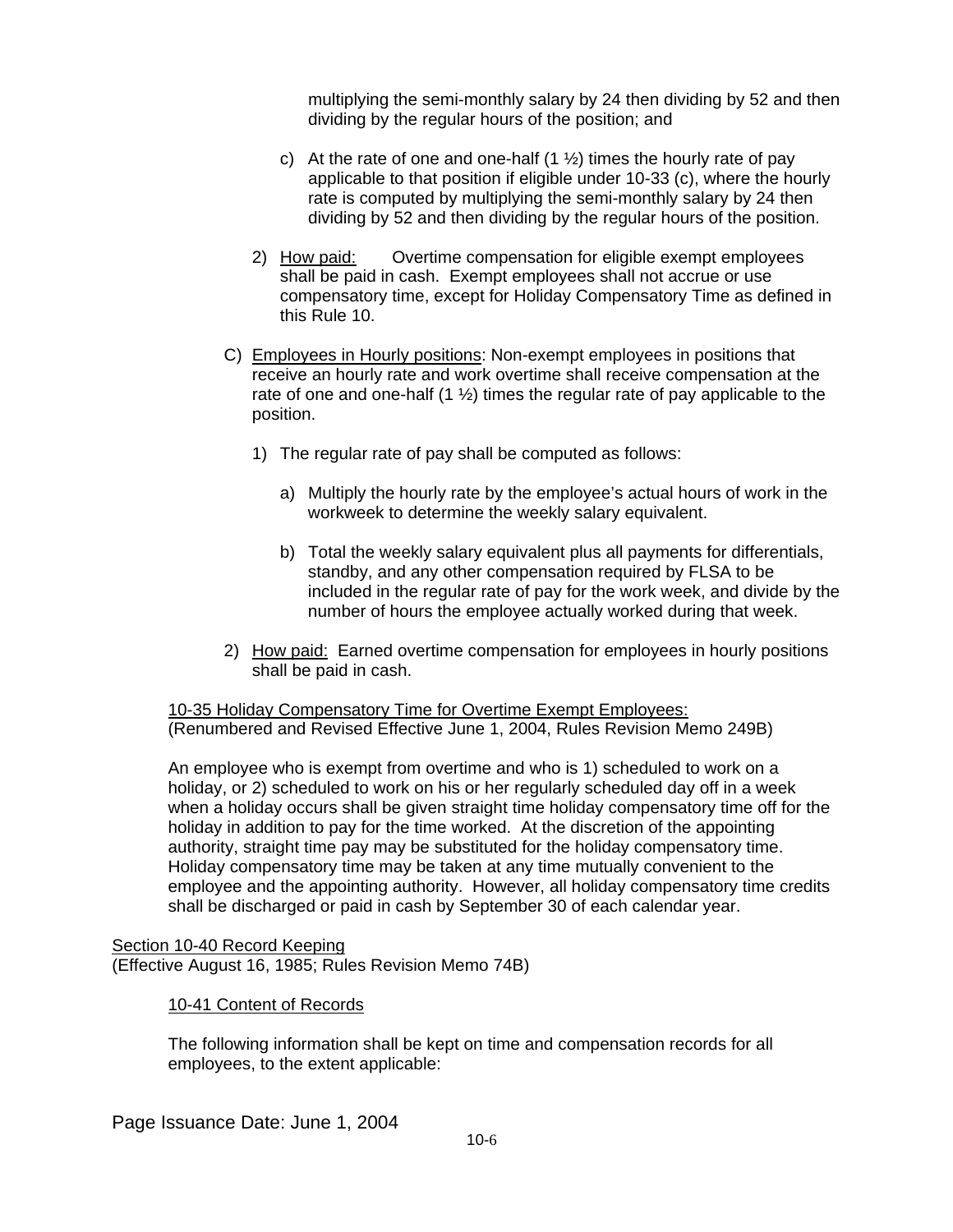- a) name in full (same as shown on social security card);
- b) the employee's identifying symbol or number;
- c) home address, including the zip code;
- d) date of birth, if under 19;
- e) sex;
- f) class;
- g) time of day and day of the week on which the employees work week begins. If the employee is part of a work force all of whose workers have a work week beginning at the same time on the same day of the work week, a single notation of the time of the day and beginning day of the work week for the whole work force of the agency or unit will suffice. If, however, any employees or group of employees has a work week beginning or ending at a different time, a separate notation shall then be kept for that employee or group of employees;
- h) hourly rate of pay for part-time, on-call, and non-exempt employees;
- i) the payroll period (i.e. semi-monthly);
- j) the amount and nature of each payment, such as tool and mileage allowances, excluded from the overtime rate of pay for non-exempt employees (as that term is described in paragraph 10-34 c) Non-exempt employees);
- k) hours worked each work day and total hours worked each work week(for purposes of this clause, a "work day" shall be any consecutive 24 hours);
- l) total daily or weekly straight-time earnings (including salaries, differentials, and standby);
- m) total of daily and weekly-overtime payments;
- n) total additions to or deductions from wages paid during each pay period; additionally, a record of the dates, amounts, and nature of the items which make up the total additions and deductions shall be maintained in individual employee accounts;
- o) the total wages paid each pay period;
- p) date of payment and the pay period covered by the payment; and
- q) the basis on which wages are paid in sufficient detail to permit calculation for each pay period of the employees total remuneration for employment, including fringe benefits.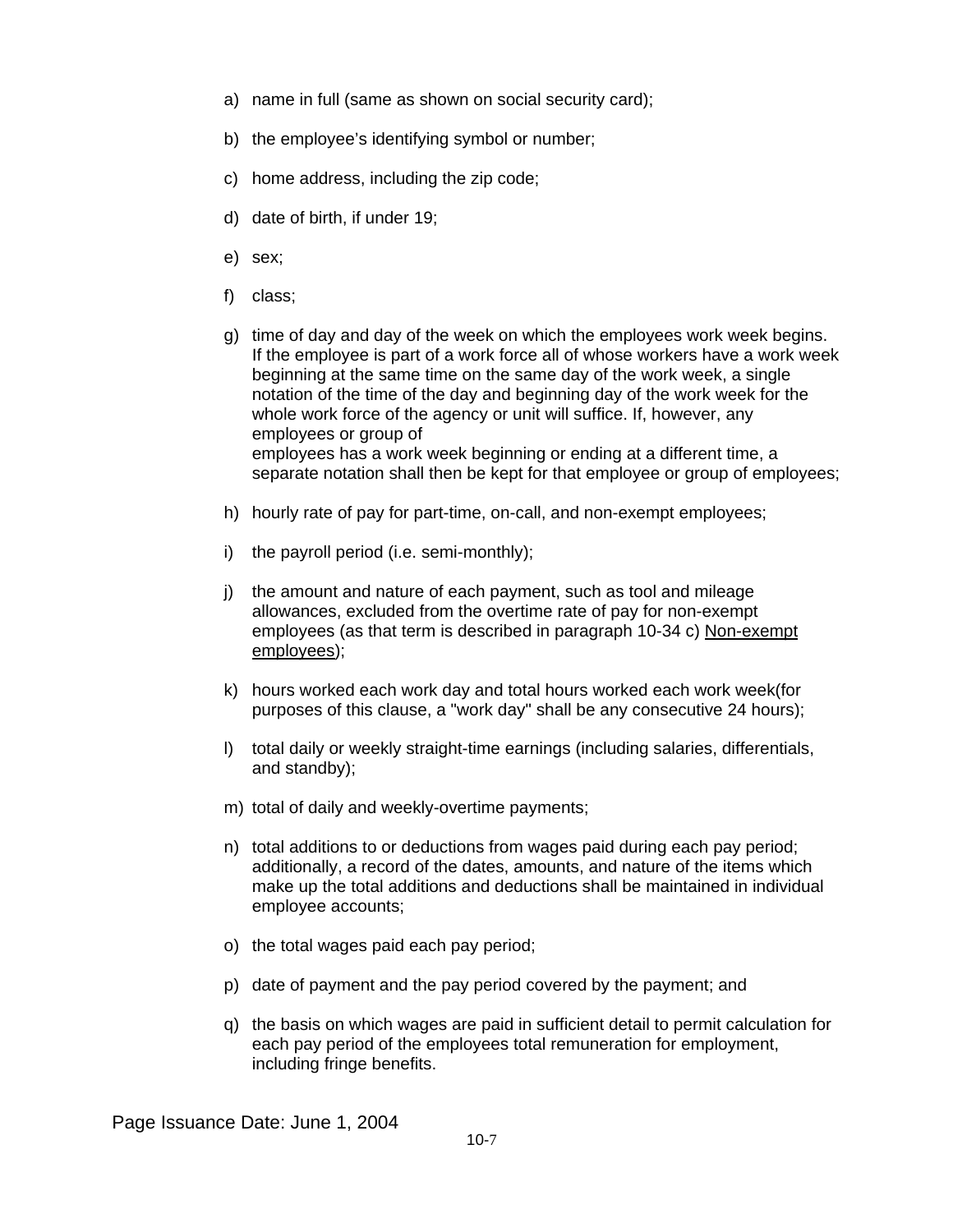# 10-42 Responsibility for Maintaining Records

Responsibility for maintaining the records required in this Section 10-40 Record Keeping may be vested in the Auditor, the Career Service Authority, or the agencies, as may be agreed among them from time to time.

10-43 Records Retention (Revised June 1, 2004, Rules Revision Memo 249B)

All of the foregoing records shall be retained for a minimum of six (6) calendar years, in a location where they would be available for inspection within seventy-two (72) hours from the date when requested by the Wages and Hours Administrator or designees.

# Section 10-50 Telecommuting

# 10-51 Policy:

Telecommuting is the practice of working at home or from a site other than an agency's central workplace. It is a work alternative which City agencies may offer to employees.

Telecommuting is not an employee benefit but is an alternative method of meeting the City's needs. Telecommuting is a privilege and an appointing authority, manager or supervisor has the right to refuse to make telecommuting available to an employee and to terminate a telecommuting arrangement at any time.

Employees are not required to telecommute unless it is deemed in the best interest of the City. Employees may express a desire not to telecommute and managers shall take the employees' wishes under consideration along with the needs of the City in making a final determination. Employees who choose to telecommute have the right to cease telecommuting and return to their former in-office work pattern at any time upon the approval of their appointing authority.

# 10-52 Procedures:

- A. Before any employee telecommutes, he or she must request it in writing and receive prior written approval from his/her appointing authority, or a designee of the appointing authority, in writing.
- B. The position for which telecommuting is proposed shall be suitable for such an assignment, with high quality service to clients being the most significant determining factor.
- C. There shall not be any disruption of service or decline in the quality of services provided by the agency or department to the clients serviced.
- D. No employee may telecommute unless his or her performance rating is "meets expectations" or higher during the evaluation year in which the request is made.
- E. If an employee's performance rating during the period he/she is telecommuting is "below expectations", the employee's authorization to telecommute shall cease.
- F. Employees understand and agree that telecommuting is a privilege and not a right, and that this privilege may be revoked by the appointing authority, manager or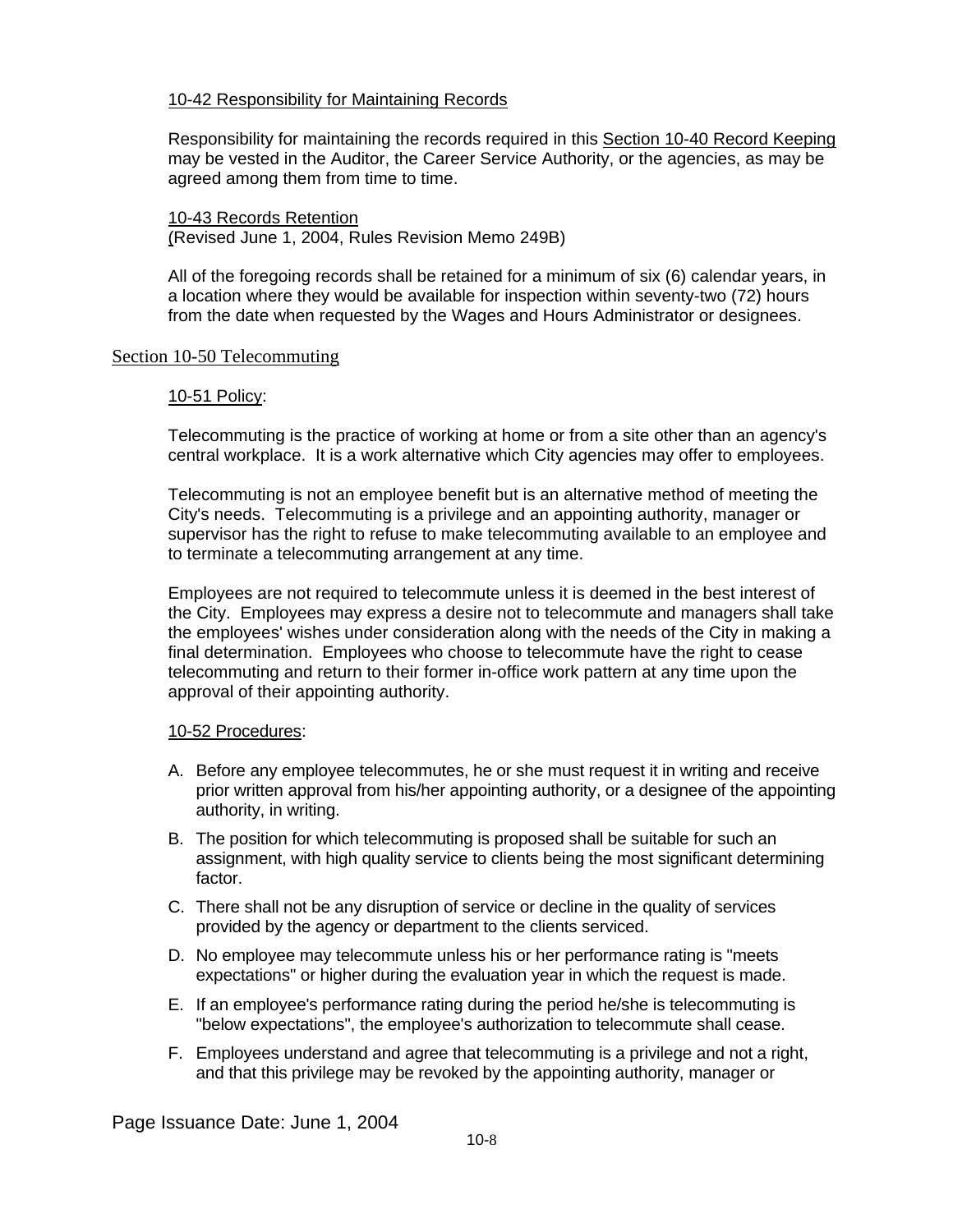supervisor, at any time for business reasons when it is in the best interest of the City.

- G. An employee's status, benefits, compensation, and work responsibilities shall not change due to telecommuting.
- H. The employee shall agree not to engage in employment activities other than for the agency or department during telecommuting hours.
- I. The employee must designate a primary workspace at home that is maintained in safe condition, free from hazards. As an extension of the City's work site, the same insurance and workers' compensation coverage applies.
- J. When the employee uses his or her own equipment, the employee is responsible for maintenance and repair of that equipment.
- K. The employee will take all necessary precautions to secure department or agency information and equipment in his or her home and to prevent unauthorized access to any department or agency system or information.
- L. Representatives from the City's ITD, CSA, and Workers' Compensation sections, a designated City supervisor or the individual appointed by the employee's appointing authority for such purpose may inspect an employee's home for a business purpose related to this program upon giving reasonable notice to the employee.
- M. The employee must at all times be accessible to the workplace via cellular phone, email, or other means of direct communication and be able to report to work when notified or to respond to communications from other staff, supervisors, managers or clients.
- N. An employee who is granted telecommuting privileges must demonstrate that his or her productivity has been equal to or greater than his/her productivity before telecommuting was authorized.
- O. A telecommuting employee's home address and telephone number shall remain confidential and will not be released by the agency or department.
- P. The amount of time the employee is expected to work per day or pay period will not change as a result of telecommuting.
- Q. Training will be available from the Career Service Authority for all employees, supervisors and managers interested in telecommuting.
- R. Any abuse of the telecommuting privileges will be investigated and may result in corrective action, up to and including dismissal.
- S. Equipment provided by the City to the employee shall be immediately returned when telecommuting is stopped or the employee separates.
- T. Employees may not grieve or appeal a decision to allow or not allow telecommuting unless there is alleged discrimination.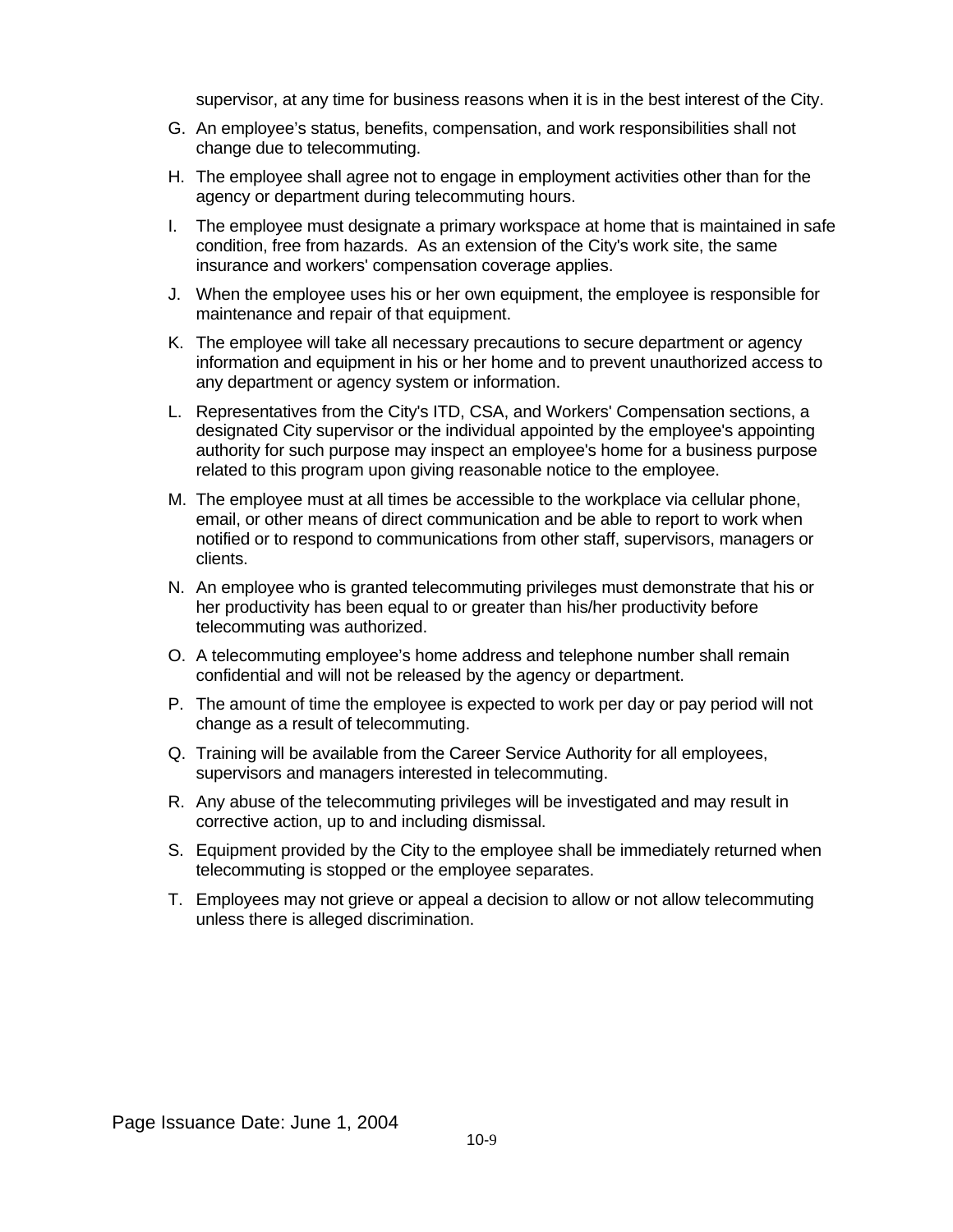employee would have received if he/she had not been called to active duty. The employee shall be responsible for requesting the military pay differential and providing the following:

- 1. Written request for the military pay differential within thirty (30) days of returning to city employment,
- 2. Written documentation of the military pay and benefits to include but not limited to leave and earnings statements and temporary duty payment vouchers, and
- 3. Any other documentation required by the CSA Director in accordance with procedures that may be established.
- B. The CSA Director in conjunction with the Auditor's Office shall establish a procedure by which each case will be reviewed for reimbursement. The procedure shall include, but not be limited to, a differential pay request form, a list of written documentation required to be submitted with the request form and a standard calculation method to determine the differential compensation.
- C. Any overpayment of funds to the employee shall be reimbursed to the City in a lump sum or six equal payments once the employee returns to his or her position unless the CSA Director determines that extenuating circumstances exist.
- D. The military pay differential provision of the rule shall be retroactive to September 11, 2001.
- E. The military pay differential provision of the rule shall automatically be repealed as of 11:59 p.m. on December 31, 2004. (12/22/03, 245B).

# Section 11-60 Election Leave

(Effective November 1, 1980; Rules Revision Memo 127A, renumbered and revised effective June 1, 2004, 249B)

Employees are urged to vote outside of working hours. If the employee's work schedule does not allow for two consecutive hours between either the opening of the polls and the start of work or after the end of work and the closing of the polls, employees shall be granted paid leave not to exceed two (2) hours in order to vote. Employees must apply for and receive approval for the leave prior to the election day.

Section 11-70 Court Leave (4/27/56, 15A) 11-71 Policy (9/1/82, 41B)

> An employee who is required to serve as a juror in a Federal, State, or Municipal Court, or who is subpoenaed to testify concerning matters arising out of performance of his or her duties, shall be granted court leave with full pay to serve in that capacity.

Page Issuance Date: June 1, 2004 11-12.2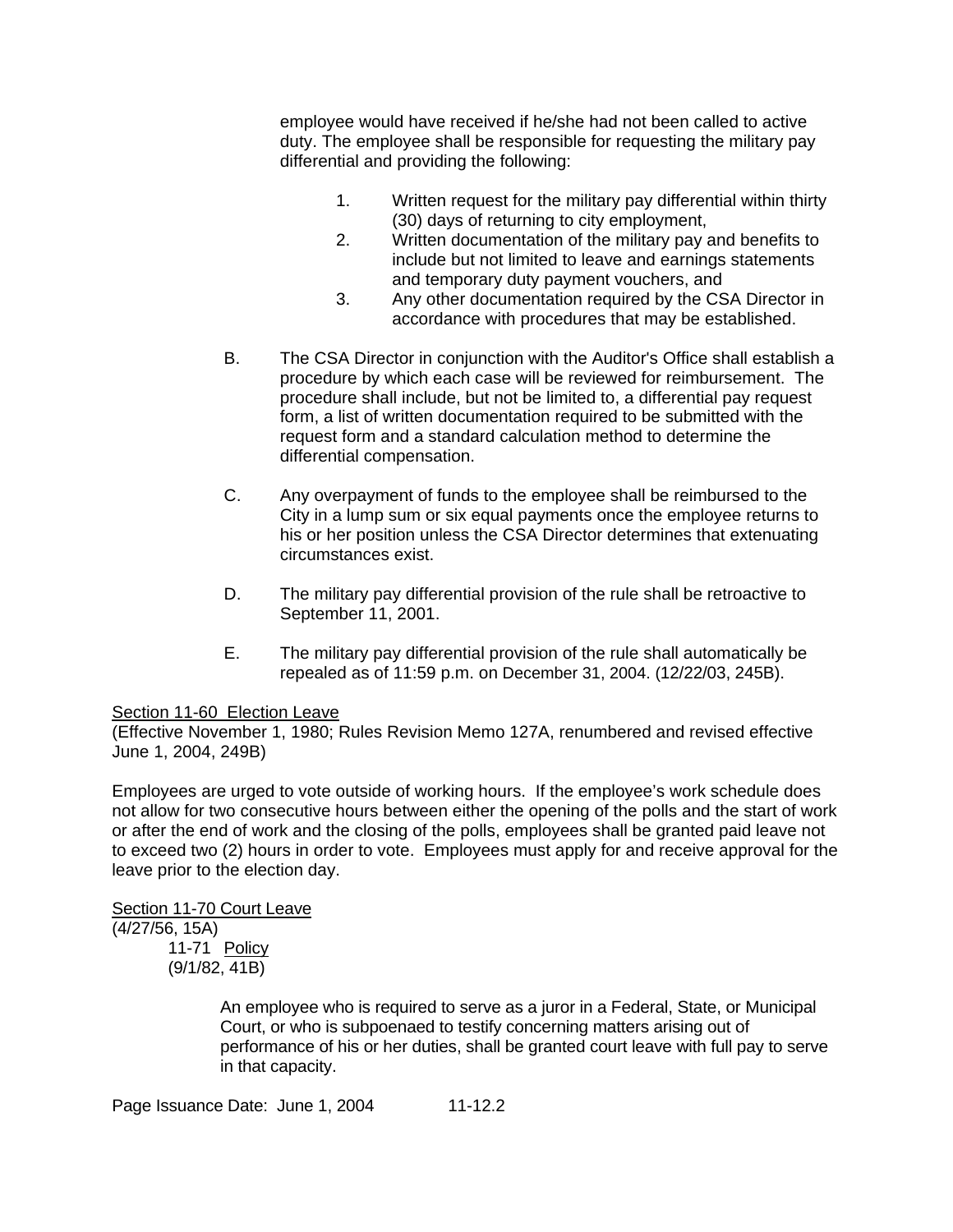# 11-72 Procedure

 An employee who is called for witness or jury duty shall present to his supervisor the original summons or subpoena from the court and, at the conclusion of such duty, a signed statement from the Clerk of the Court or other evidence showing the actual time of attendance at court.

# 11-73 Fees

(9/1/82, 41B)

 Fees received for jury service in a Federal, State, or Municipal court shall be in addition to, and irrespective of, an employee's regular salary.

11-74 Working When Excused

(9/1/82, 41B)

a. Principle:

 Court leave is intended only to apply to those time periods when the employee is needed for court service. It is not to be considered as paid leave during those periods when the employee has been excused from court service.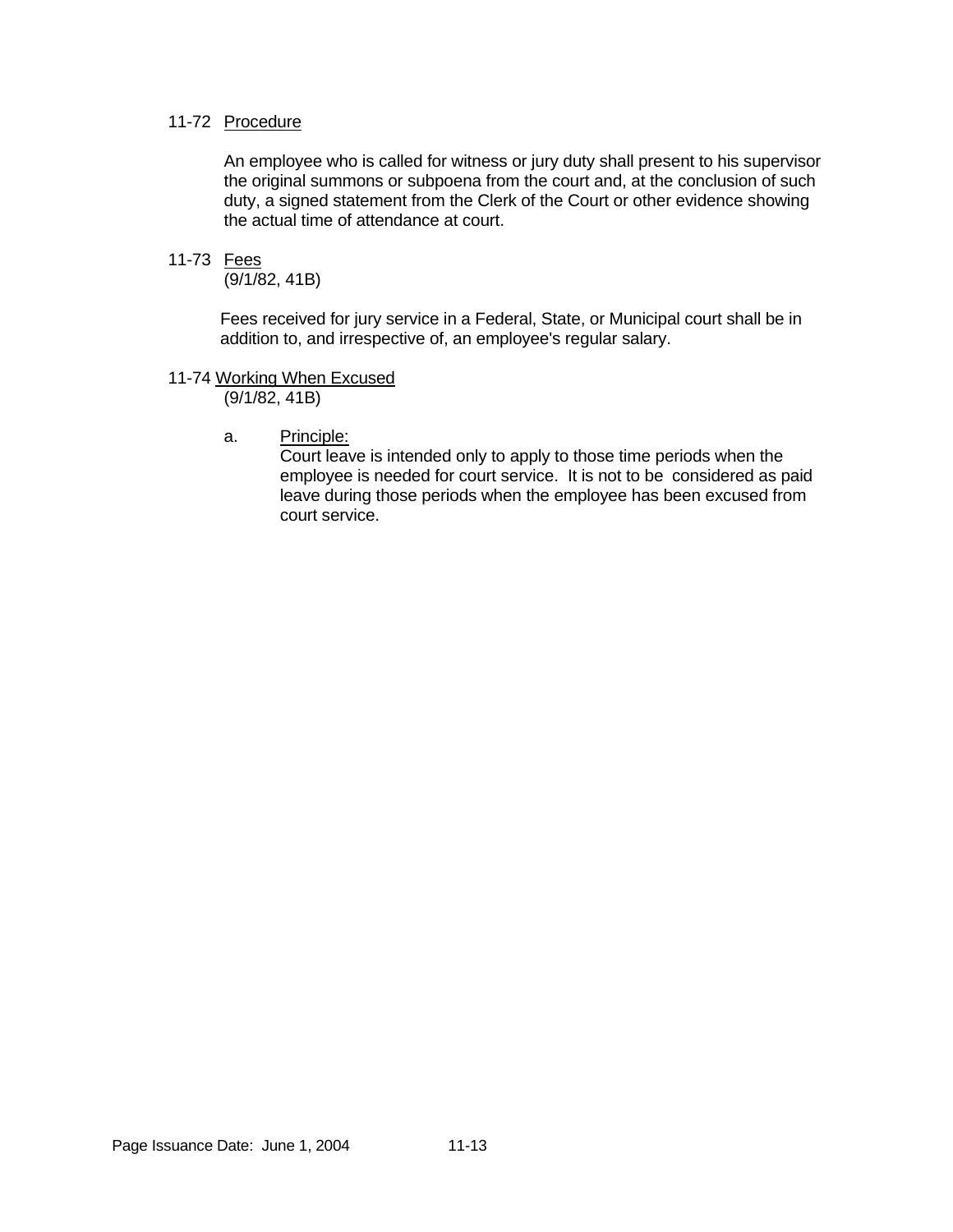- h) Mandatory furlough or voluntary furlough shall not constitute a break in service. Failure to report promptly back to work after the expiration of a mandatory furlough or voluntary furlough may be grounds for discipline, up to and including dismissal from employment (11/25/2003, 244B).
- i) During the period of time in which there are mandatory furloughs, the first forty-five (45) days of unpaid FMLA or ADA Interactive Process Leave shall be treated as voluntary furlough days (11/25/2003, 244B).
- j) Nothing herein precludes the mayor from designating specific furlough days or otherwise determining how to implement mandatory furloughs (11/25/2003, 244B)

Section 11-90 Unauthorized Absence for Non-exempt Employees (Effective August 16, 1985; Rules Revision Memo 74B; Revised June 1, 2004; 249B)

- A) Non-exempt employees: A non-exempt employee who is absent from duty without approval shall receive no pay for the duration of the absence. Such denial of pay shall not affect the right of the City or any of its agencies to invoke any form of disciplinary action which it deems appropriate, up to and including dismissal.
- B) Exempt employees: Subject to the exceptions provided below, an employee need not be paid for any work week in which he or she performs no work.
	- 1) The pay of exempt employees shall be reduced, on an hourly basis, for absences of less than a day when the absence is due to sickness or personal reasons, and
		- a) the employee did not request leave; or
		- b) a request for leave was denied; or
		- c) the employee has no available leave; or
		- d) the employee requested, and was granted, leave without pay. (Effective April 6, 1995; 180B)
	- 2) Exempt employees may be allowed occasional time off with pay to attend to personal affairs, at the discretion of the appointing authority.

Section 11-100 Procedure for Requesting Leave (Effective November 1, 1980; Rules Revision Memo 127A)

For all leaves except sick leave, a written request indicating the kind of leave, duration, and dates of departure and return shall be approved prior to the taking of the leave. In the case of sick leave, the written request shall be completed and submitted for approval immediately upon the employee's return to duty. Unless an absence is substantiated by a written request approved by the supervisor in accordance with this section, an employee shall not be paid for any absence from scheduled work hours.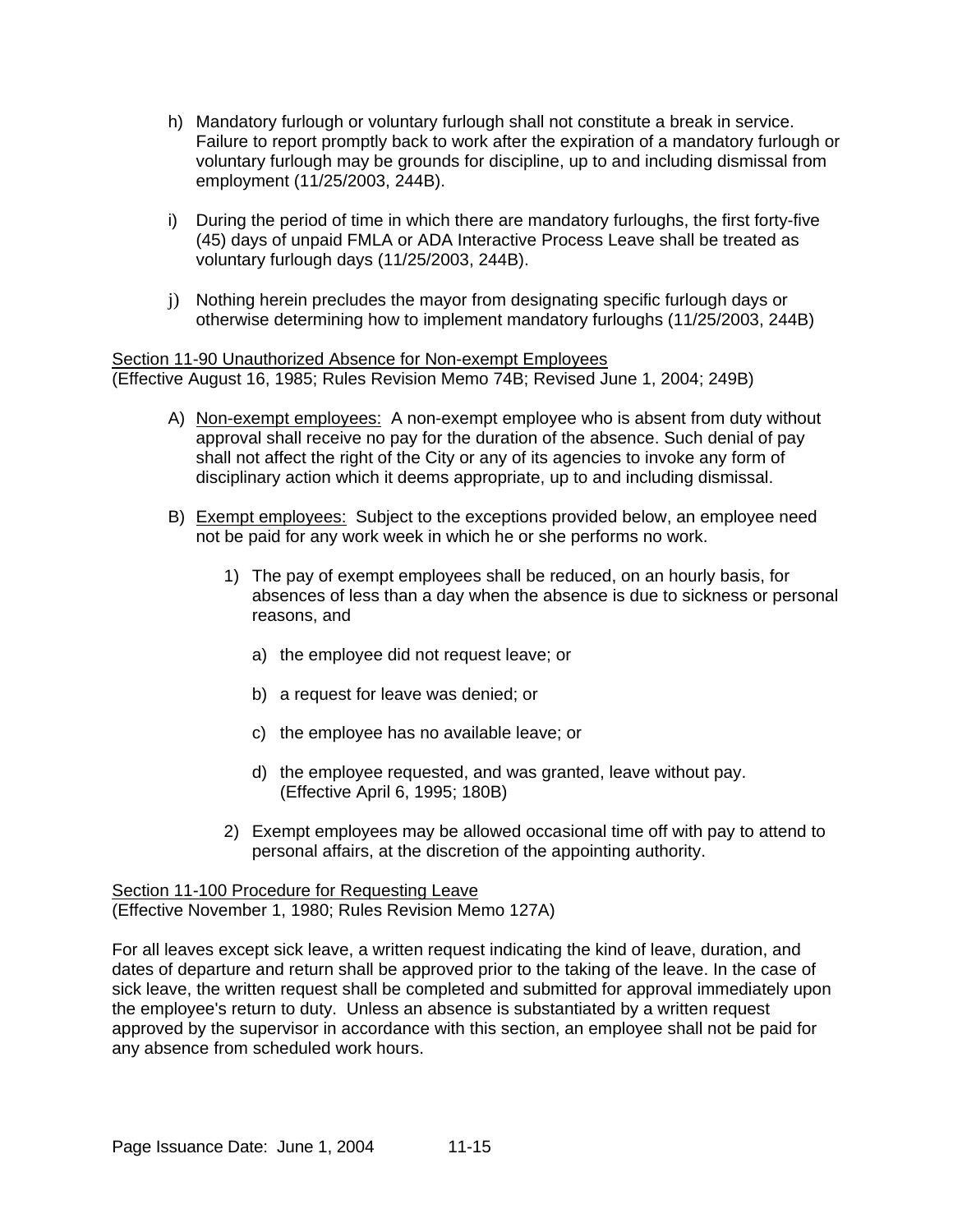Section 11-110 Training Leave (Effective January 1, 1968; Rules Revision Memo 55A)

Appointing authorities may grant training leave with pay for the purpose of attending institutes, seminars, or educational courses related to an employee's work for a maximum of thirty (30) calendar days at any one time. Any training leave in excess of thirty (30) calendar days shall be approved by the Mayor.

Section 11-120 Disability Leave (Effective September 1, 1968; Rules Revision Memo 59A)

> 11-121 Revised Municipal Code Provisions (Effective 1974; Revised Municipal Code, 1982 codification, Section 18-287)

- a) The Revised Municipal Code provides that under certain conditions and after compliance with certain requirements "...eligible employees shall be granted disability leave with pay for a period not to exceed ninety (90) calendar days."
- b) Compensation during disability leave shall be eighty percent (80%) of gross salary. (Effective January 1, 1981; Revised Municipal Code, 1982 codification, Section 16-286).

11-122 Policy (Eff. 11/1/80; Rules Rev. 127A)

All Career Service employees, except employees holding on-call positions, shall be granted disability leave with pay for each occupational injury or occupational disease incurred in the course of employment, provided that the period of disability exceeds three (3) calendar days.

11-123 Eligibility for Disability Leave (Eff. 1/l/93; Rules Rev. 160B)

An employee shall be considered eligible for disability leave if such employee:

- a) Type of Position: Holds a full-time or part-time position but not an on-call position. (Eff. 11/1/80; Rules Rev. 127A)
- b) Compliance with Ordinance: Has complied with the provisions of Sec. 18-287 of the Revised Municipal Code, 1982 codification, relating to reporting requirements and to examination and emergency treatment by the Employee's Medical clinic. (Eff. 12/15/83; Rules Rev. 51B)
- c) Disability: Is physically or mentally unable to perform the duties of the employee's position or any other position within the City and County of Denver due to injury, occupational disease or accident experienced in the course of employment.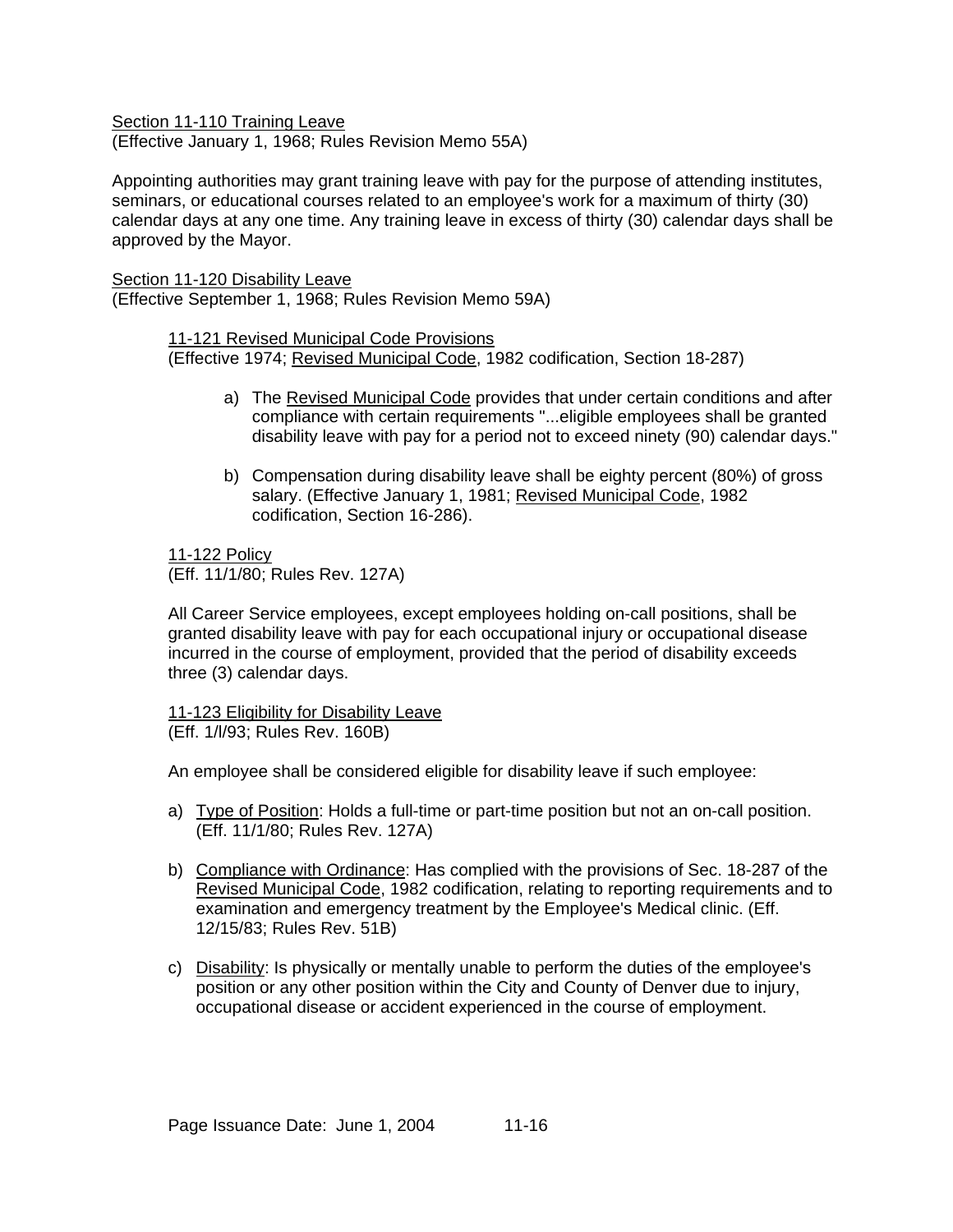# 11-124 Granting of Disability Leave

(Eff. 1 2/16/74; Rules Rev. 88A)

Appointing authorities shall grant disability leave to eligible employees in accordance with the following provisions:

- a) Authority for disability leave pay: For absence in excess of three (3) calendar days, allowance of a claim for temporary disability benefits under the provisions of the Workmen's Compensation Act or the Occupational Disease Disability Act shall constitute authority for disability leave pay for a period of ninety (90) calendar days retroactive to the first day of disability.
- b) Notification of injury: Every employee who sustains an injury in the course of his employment shall notify his supervisor within two (2) days of its occurrence, unless:
	- 1) the employee is physically or mentally unable to do so; or
	- 2) someone else reports the accident within the specified time limit; or
	- 3) the supervisor or person in charge has actual notice of the injury.

If an employee fails to report an injury, he shall lose one (1) day's disability leave for each days failure to so report; the number of penalty days established by the representative of the State Compensation Insurance Fund or Division of Labor shall constitute the number of disability leave days lost for late reporting.

For absences of three (3) calendar days or less and for penalty days deducted from disability leave because of late reporting, the provisions of Section 11-30 Sick Leave or Section 11-80 Leave Without Pay shall apply.

- c) Reimbursement to city for advances on benefits: Temporary disability benefits due the employee from the Workers Compensation Fund for the duration of the disability leave shall be deposited to the credit of the city.
- d) Required physical examination: Any employee on disability leave may be required to report to Denver General Hospital for periodic physical examinations. Compliance with such requirements shall be a condition for the continuation of an approved disability leave with pay. An employee shall report to Denver General Hospital for a physical examination prior to being returned to work from disability leave.
- e) Effect of reduced or disallowed claims: No disability leave with pay shall be granted If the employees claim for temporary workers compensation benefits has been disallowed or reduced under the terms of the state laws cited above, except as provided In paragraph 11-123 b) Notification of Injury In the Instance listed above, an employee absent from duty may be granted accrued sick leave or leave without pay In accordance with Section 11-30 Sick Leave or 11-80 Leave Without Pay.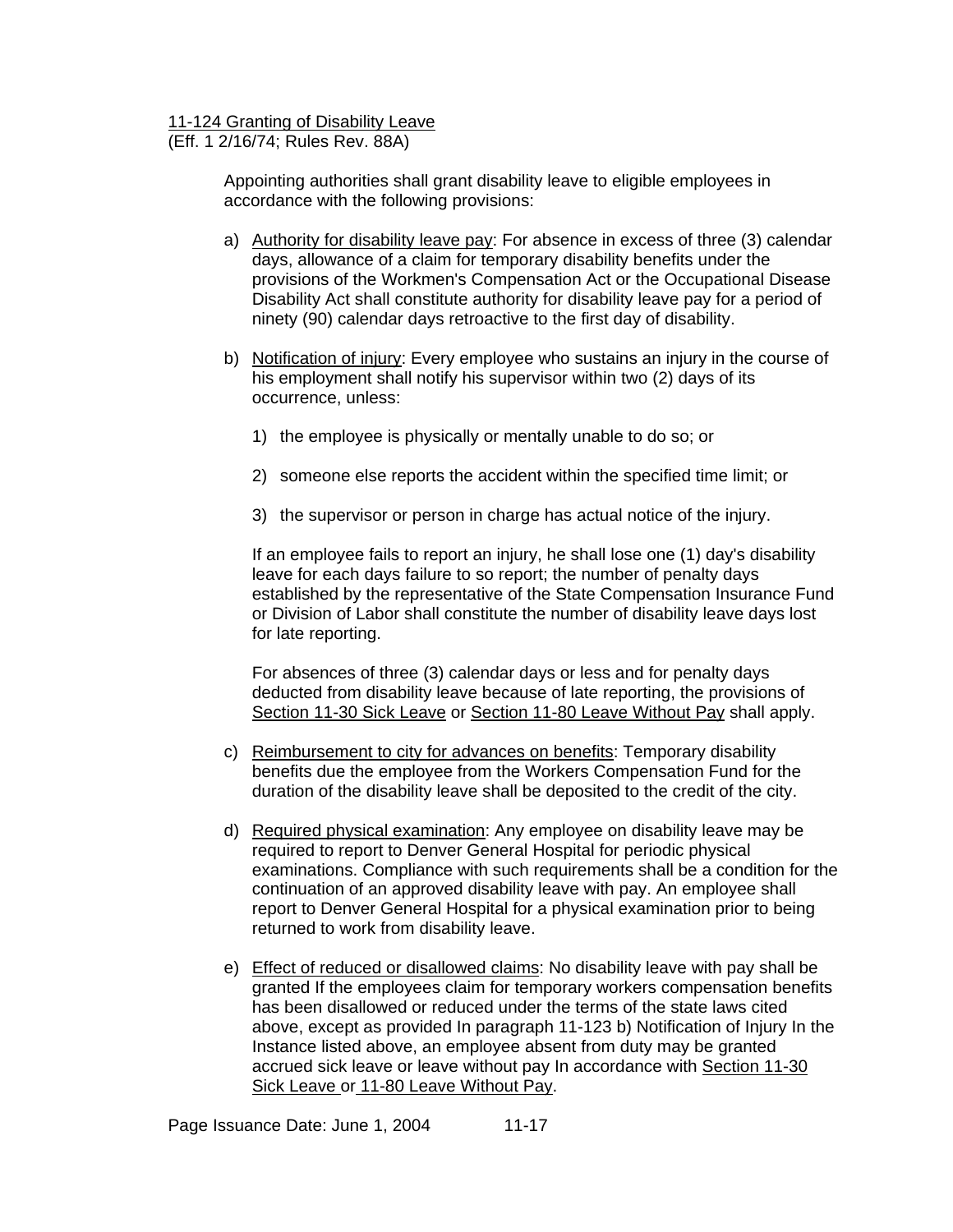# 11-125 Expiration of Disability Leave

An employee who continues to be disabled beyond the maximum disability leave of ninety (90) calendar days may use his accrued sick leave and vacation leave at full benefits In addition to the temporary disability compensation he receives from the Workmen's Compensation Fund.

Disability leave shall not be granted beyond the date of mandatory retirement of an employee.

# 11-126 Vacation and Sick Leave During Disability Leave

Employees who are granted disability leave shall continue to accrue vacation and sick leave credits for the duration of the disability leave.

# 11-127 Procedure for Disability Leave

A personnel action placing the employee on disability leave and its estimated duration shall be submitted to the Career Service Authority immediately upon notification of allowance of a claim for temporary disability benefits under the laws cited above. Upon return of the employee to work or expiration of the disability leave, a personnel action returning the employee from leave shall be submitted.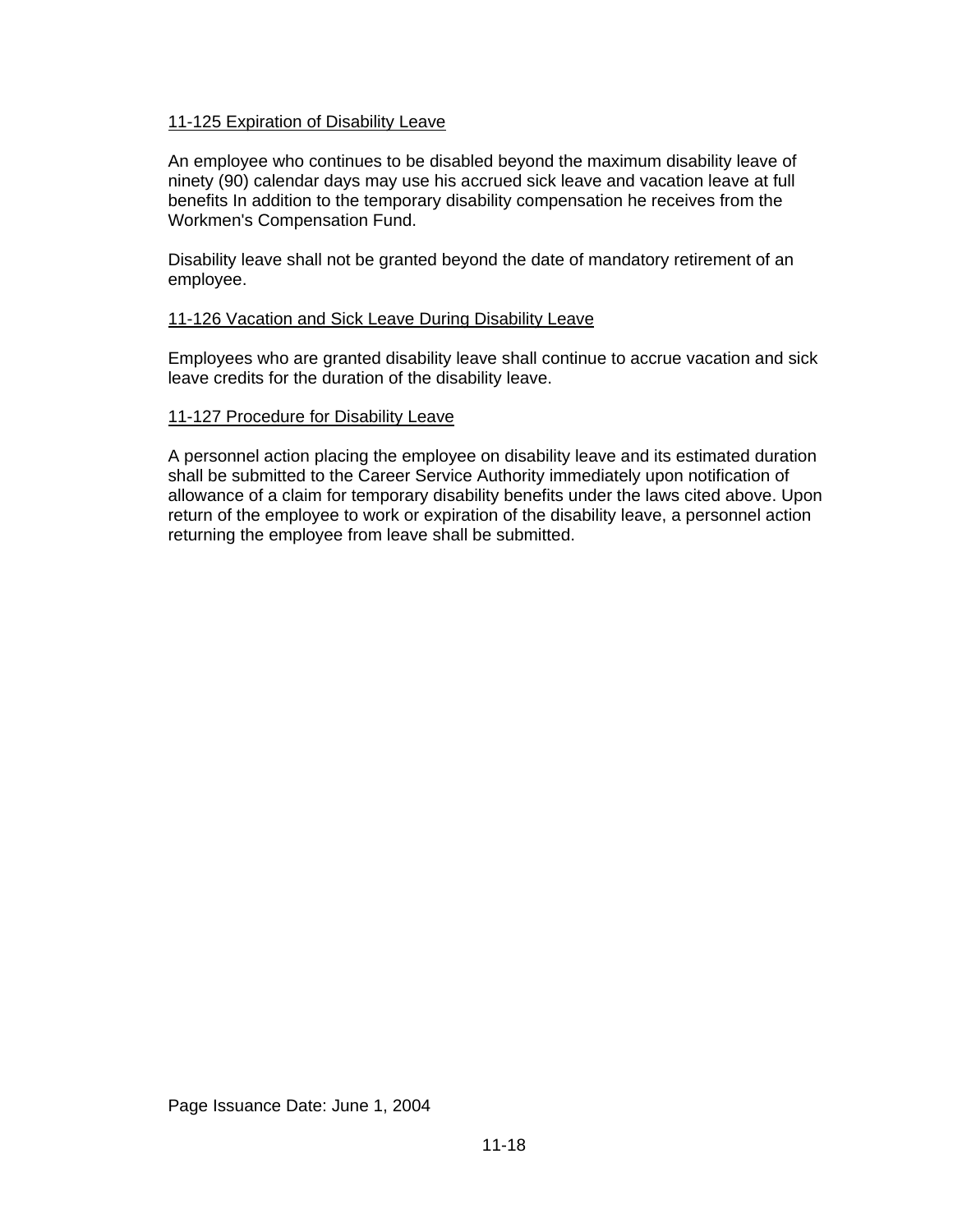e) When an employee returning from family medical leave is not able to perform the essential functions of the position to which the employee is returned, the appointing authority may disqualify the employee.

# 11-161 Record Keeping

The following information shall be kept on the use of family medical leave:

- a) Name in full
- b) Social security number
- c) Title or position
- d) Rate of pay
- e) Hours worked per pay period
- f) Dates, or hours, family medical leave was taken
- g) Schedule and amount of premium payments made by the agency to the employee's health benefit plan
- h) Posting of appropriate notice

# Section 11-170 Holidays

(Effective April 27, 1956, 15A; Revised and Renumbered June 1, 2004, 249B)

11-171 Granting of Holidays

(Effective August 30, 1982; Rules Revision Memo 42B)

The following holidays are observed by the City as provided by ordinance. They shall be granted to all employees regularly scheduled to work on such days, except employees in the short range pay schedule classes and employees in on-call positions, provided that an employee may be required to work on a holiday if necessary to maintain essential services to the public; (Effective May 1, 1991; Rules Revision Memo 148B)

- 1) New Year's Day (January 1)
- 2) Martin Luther King Day (Third Monday in January) (Effective December 19, 1985; Rules Revision Memo 82B)
- 3) President's Day (Third Monday in February)
- 4) Cesar Chavez Day (Last Monday in March) (1/3/02, 222B)
- 5) Memorial Day (Last Monday in May)
- 6) Independence Day (July 4)
- 7) Labor Day (First Monday in September)
- 8) Veteran's Day (November 11)
- 9) Thanksgiving Day (Fourth Thursday in November)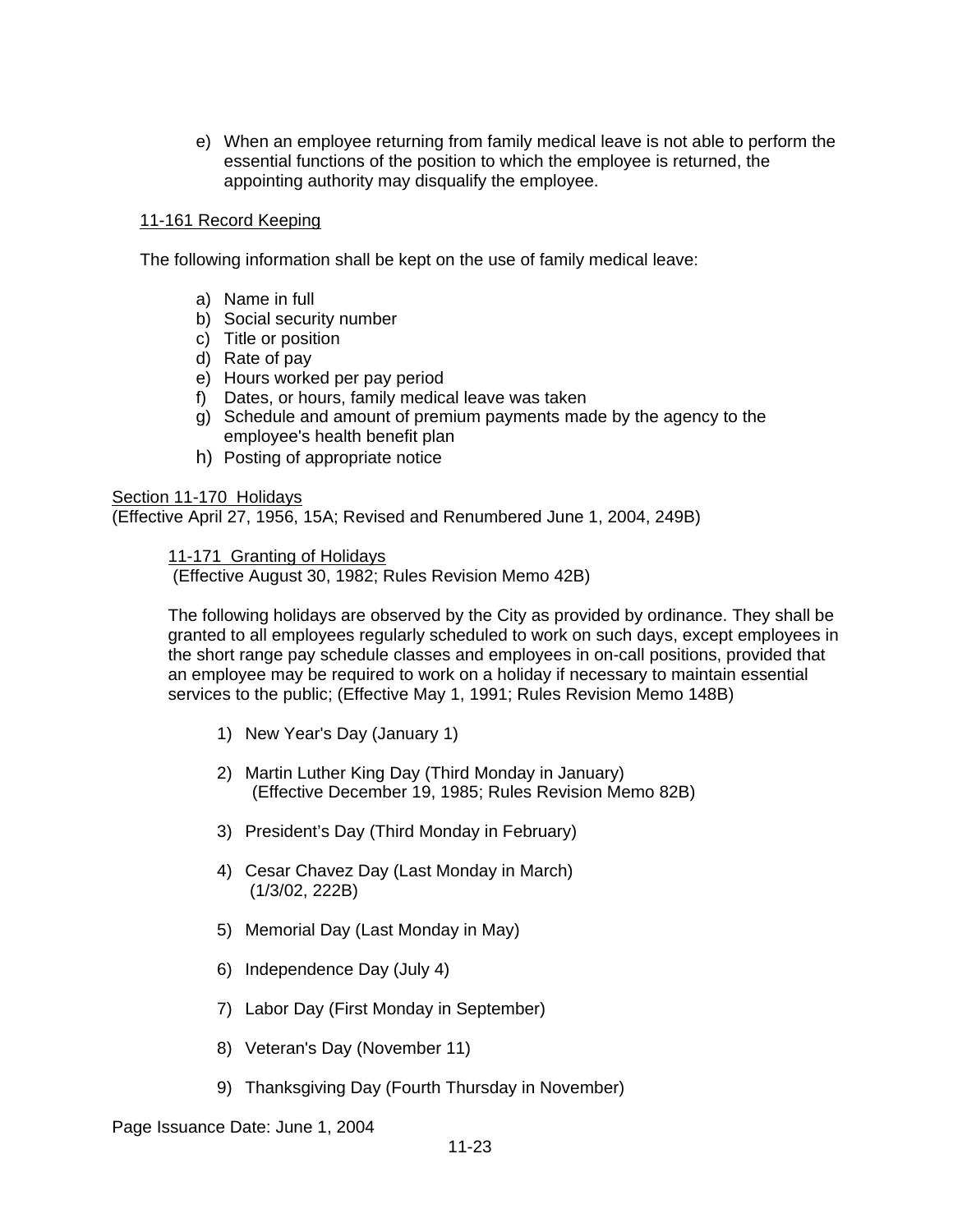- 10) Christmas Day (December 25)
- 11) Personal Holiday: Appointing authorities shall grant this holiday on the basis of the work requirements of the agency after conferring with each employee and recognizing his/her wish where possible. This personal holiday shall not be carried forward past December 31 of each year. (Effective January 1, 1988; Rules Revision Memo 98B)

If any of these holidays falls on a Sunday, then the Monday following shall be considered as the holiday. If any of these holidays falls on a Saturday, the preceding Friday shall be considered as the holiday. (Effective March 15, 1990; Rules Revision Memo 139B)

11-172 Holiday Pay

(Effective August 30, 1982; Rules Revision Memo 42B; Renumbered 06/01/04, 249B)

A) For Employees in Full Time or Apprenticeship Positions: An eligible full time employee shall receive eight (8) hours of holiday pay in a week in which a holiday occurs.

- B) For Employees in Part Time Positions: In a week in which a holiday occurs, the number of hours of holiday pay which an employee shall receive shall be determined as follows:
	- 1) An employee who is regularly scheduled to work less than twenty (20) hours shall receive no holiday pay.
	- 2) An employee who is regularly scheduled to work from twenty (20) to twenty-nine (29) hours shall receive four (4) hours of holiday pay.
	- 3) An employee who is regularly scheduled to work from thirty (30) to thirty-nine (39) hours shall receive six (6) hours of holiday pay.

# 11-173 Holiday on Days off

(Effective August 15, 1980; Rules Revision Memo 126A; Renumbered 06/01/04, 249B)

When a holiday falls on an employee's regular day off, it shall be observed as follows:

- a) if the holiday falls on the first day off, it shall be observed on the preceding workday;
- b) if the holiday falls on the second or third regular day off, it shall be observed on the next workday.

11-174 Holidays During Leave:

(Effective June 1, 2004; Rules Revision Memo 249B).

Unless otherwise provided in this Rule 11, to receive holiday pay an eligible employee must be at work or on an authorized, paid leave on the scheduled workdays immediately preceding and immediately following the day on which the holiday is observed.